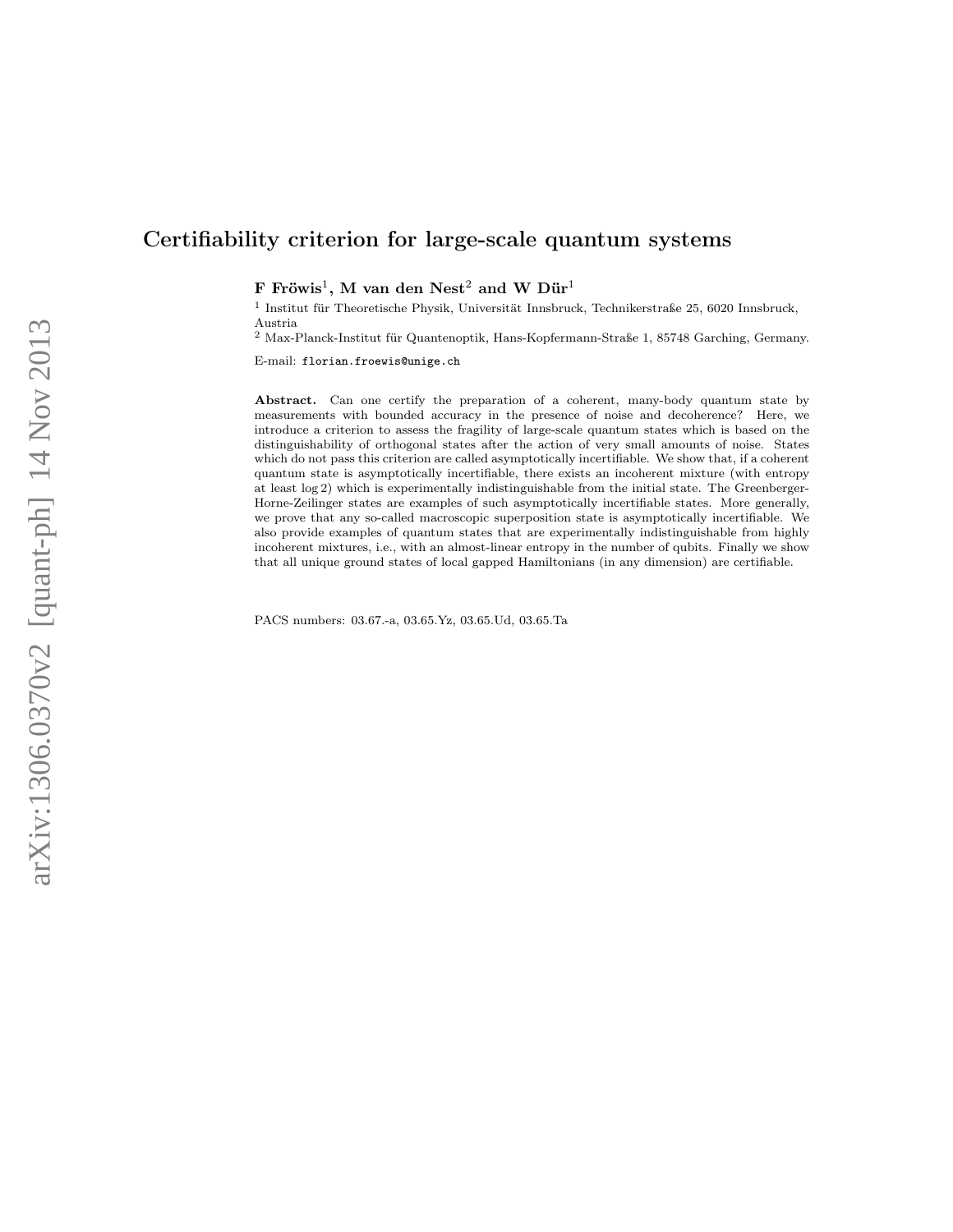# 1. Introduction

The recent experimental advances in control of quantum systems has lead to the possibility to experimentally generate and manipulate quantum systems consisting of a large number of particles. As the system size increases, the detection of quantum coherences or entanglement in the produced states becomes a challenge. One obstacle is the exponential growth of the state space with the number of particles, requiring an exponential amount of measurements to fully characterise a given state. While this restriction can in principle be overcome by measuring only few characteristic properties of interest (e.g., using entanglement witnesses [\[1\]](#page-19-0)) a more fundamental challenge remains. It is almost impossible to fully shield a large system from its environment, so effects of noise and decoherence need to be considered. In a typical scenario where noise affects individual particles independently, this leads however to an exponential decrease of fidelity and other quantities of interest with system size, even for a tiny amount of noise per particle. Besides noise, one has to take into account that measurement devices only have finite precision. In addition, measurement statistics fundamentally limits the reachable accuracy with which any quantity can be determined. Hence, the following fundamental question remains: Is it in principle possible to confirm that a quantum state with certain desired properties is present—or has been prepared before the action of noise—if one deals with large systems?

Here, we introduce a fragility criterion to answer this question for many-body quantum states. More precisely, we deal with the question whether one can certify by means of measurements with a bounded accuracy that a coherent quantum state  $|\psi\rangle$  (or a state close to it) was prepared before the action of noise or decoherence; or whether the measured signal is compatible with (and hence indistinguishable from) a situation where the initial state was *orthogonal* to  $|\psi\rangle$  and thus a priori fully distinguishable from it. We consider a scenario where states are subjected to a very small amount of noise, where it is assumed that all particles are affected individually. The source of this noise can either be an imperfect preparation of the state or decoherence induced by interactions of the particles with an uncontrollable environment. If, after the action of the noise, two pure states  $|\psi\rangle$  and  $|\psi^{\perp}\rangle$  which were initially orthogonal become indistinguishable by the given measurement device and a bounded number of measurements, then the states are said to be *incertifiable*. This implies that preparation of either state cannot be confirmed, as the measured signal could come from either one of the two initial states. What is more, in this case it is even impossible to determine whether the initial state was a coherent quantum state at all, since (as we will show) the measured signal could equally well come from any incoherent mixture of  $|\psi\rangle$  and  $|\psi^{\perp}\rangle$ . If, on the other hand, a state is found to be distinguishable from all orthogonal states after the action of the noise, the state is said to be certifiable. That is, the measurement device allows one in principle to distinguish between initial situations corresponding to the presence of a pure quantum state (or a state very close to it) and an arbitrary incoherent mixture of several orthogonal states. As a result, a criterion to assess the stability of large-scale coherent quantum states is obtained.

Such a criterion can indeed be formalised and we show that quantitative results can be obtained for large classes of states.)

- We find that all ground states of local, gapped Hamiltonians are certifiable. This includes all unentangled states (i.e., products states), but also states that are highly entangled such as cluster states [\[2\]](#page-19-1) (or graph states with a bounded local degree [\[3\]](#page-19-2)) and Dicke states [\[4\]](#page-20-0).
- We show that Greenberger-Horne-Zeilinger (GHZ) states [\[5\]](#page-20-1) are incertifiable in the limit of large particle numbers. What is more, all states that correspond to so-called macroscopic superpositions (according to criteria specified in  $[6, 7, 8, 9]$  $[6, 7, 8, 9]$  $[6, 7, 8, 9]$  $[6, 7, 8, 9]$ ) are proved to be incertifiable.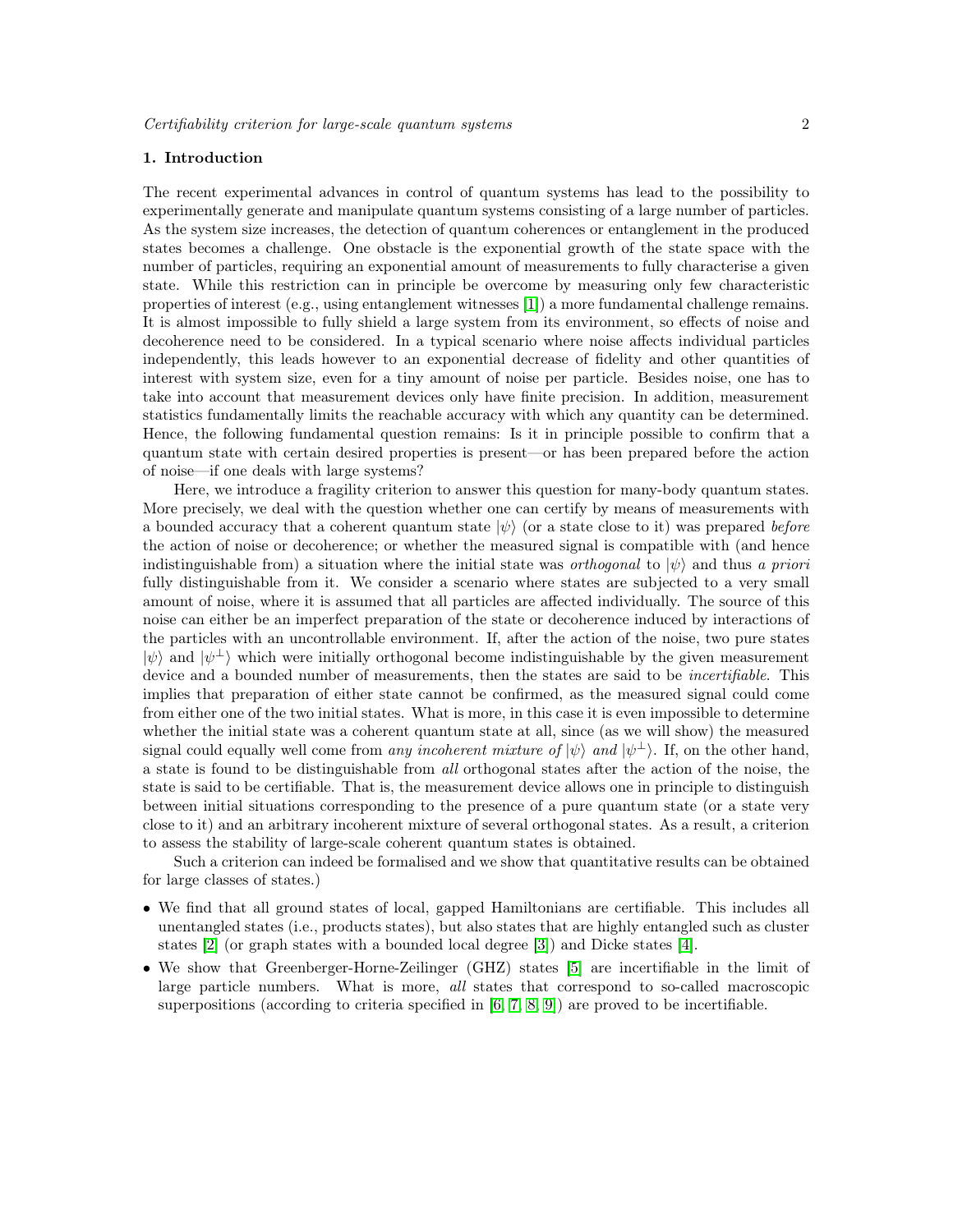• Interestingly, we also find that certain quantum states can also be indistinguishable from many orthogonal states in the presence of small amounts of noise. This implies that such states are, in the considered set-up, indistinguishable from incoherent mixtures with high entropy.

We remark that ideas which are to a certain extent related to our approach, have been discussed in the context of decoherence theory and open system dynamics (see e.g. [\[10,](#page-20-6) [11,](#page-20-7) [12,](#page-20-8) [13,](#page-20-9) [14,](#page-20-10) [15\]](#page-20-11)). On the one hand, it is well known that coherences of certain large-scale system are unstable under certain noise processes, which is e.g. used in decoherence theory to explain the emergence of a classical world [\[10,](#page-20-6) [11,](#page-20-7) [12,](#page-20-8) [13,](#page-20-9) [14\]](#page-20-10). What we add to this discussion is a precise formulation of some of the intuitive concepts used in this context, together with a discussion of consequences to experimentally certify the creation of large-scale quantum states. Finally, the approach to investigate trajectories of orthogonal state pairs under noise was also taken in [\[15\]](#page-20-11), although there the aim was rather different as it was related to obtaining a measure for non-Markovianity of the noise process.

The paper is organised as follows. In section [2,](#page-2-0) we introduce and further motivate our criterion to asses the stability of coherent quantum states of large-scale systems. In Sec. [3](#page-6-0) we discuss two elementary and illustrative examples: We show that all product states are certifiably, while GHZ states are incertifiable. In section [4,](#page-8-0) we provide a general proof that all unique ground states of local, gapped Hamiltonians are certifiable. As an application, we show that Dicke states are certifiable. In section [5,](#page-10-0) we show in contrast that all macroscopic superposition states are incertifiable, while we provide examples of states that are indistinguishable from many orthogonal states in section [6.](#page-13-0) In section [7,](#page-15-0) we present an extension of the proposed criteria to  $\epsilon$ -balls around initial pure states to correctly handle the neighbourhood of (in)certifiable states. We summarise and conclude in section [8.](#page-16-0) The appendix provides a glossary of some basic notions and proof details.

## <span id="page-2-0"></span>2. Certifiability of quantum states under noise

In this section, we define—as one of our main contributions—a criterion to asses the stability of coherent quantum states of large-scale systems. This will be accomplished in three steps. In section [2.1](#page-2-1) we introduce the notion of *certifiability under noise*. In section [2.2](#page-4-0) we describe the specific noise model considered throughout this work. In section [2.3](#page-5-0) we describe our stability criterion (Definition [2\)](#page-5-1) which is related to the asymptotic behaviour of the certifiability measure.

The Hilbert space we consider in the following is  $\mathcal{H} = \mathbb{C}_d^{\otimes N}$  with  $d, N \in \mathbb{N}_{\geq 2}$ . Normalised vectors represent pure states of N d-level qudits. The set of density matrices  $\rho$  on this Hilbert space is denoted by  $\mathcal{D}(\mathcal{H})$ . We will concentrate on  $d = 2$ , i.e., systems of qubits, however the methods and concepts we present are trivially extendable to arbitrary d.

# <span id="page-2-1"></span>2.1. Motivation and definition of certifiability

We consider a quantum state  $|\psi\rangle$  and states orthogonal to  $|\psi\rangle$ . We assume that  $|\psi\rangle$  is subjected to some noise process before a measurement can be performed. For instance, this can arise due to imperfect state preparation, uncontrolled interactions with the environment or particle loss. The physical process is represented by a completely positive (cp), trace-preserving map  $\mathcal{E}: \mathcal{D}(\mathcal{H}) \to \mathcal{D}(\mathcal{H})$   $\ddagger$ . Due to finite precision of the measurement device and due to a bounded number of repetitions of the experiment, the accuracy of the measurement is bounded by some value

<span id="page-2-2"></span>‡ If *E* is applied to a pure state  $|\phi\rangle$ , we often use the shorthand notation  $\mathcal{E}(\phi) \equiv \mathcal{E}(|\phi\rangle) \equiv \mathcal{E}(|\phi\rangle\langle\phi|)$ .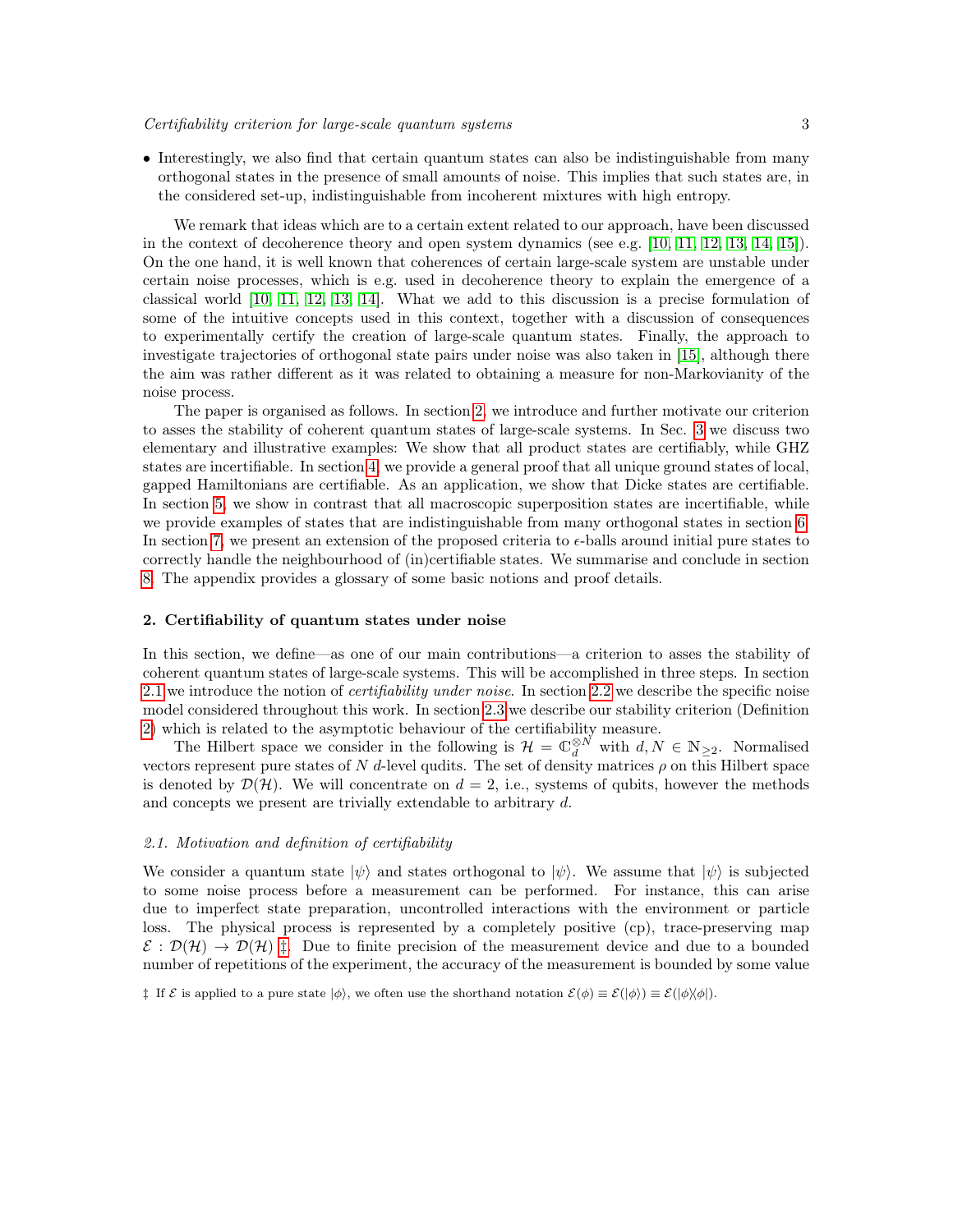

<span id="page-3-0"></span>Figure 1. Schematic illustration of generalised Bloch sphere spanned by two orthogonal vectors  $|\psi\rangle$  and  $|\psi^{\perp}\rangle$ . The outer circles represent pure states. The action of E maps every pure state onto a mixed state situated on the inner ellipse. The inner, yellow circle represent the measurement uncertainty induced by the apparatus. The thick, blue lines on the outer circles represent the sets of pure states that are compatible with a measurement resulting from  $\mathcal{E}(\psi)$ . The light blue area are the mixed states that are compatible with the same measurement. (a) The quantum states  $\mathcal{E}(\psi)$  and  $\mathcal{E}(\psi^{\perp})$  are so close that the measurement cannot distinguish between them. Therefore,  $|\psi\rangle$  and  $|\psi^{\perp}\rangle$  are fragile. (b) Since  $\mathcal{E}(\psi)$  is well distinguishable from  $\mathcal{E}(\psi^{\perp})$ , the respective pure states are called certifiable.

 $\delta > 0$ . We are concerned with the question whether such a measurement allows one to distinguish  $|\psi\rangle$  from all orthogonal states in the presence of E. If  $\mathcal{E}(\psi)$  turns out to be indistinguishable from  $\mathcal{E}(\phi)$  for some state  $|\phi\rangle$  orthogonal to  $|\psi\rangle$ , one cannot determine whether the state  $|\psi\rangle$  or the corresponding orthogonal state was initially present. What is more (as we will show below) in such a situation one cannot even determine whether  $|\psi\rangle$  was initially present or any incoherent mixture of  $|\psi\rangle$  and  $|\phi\rangle$ . In this sense, the coherence of the state  $|\psi\rangle$  is fragile.

We now define the quantitative measure which will be used to asses the fragility of quantum states under noise in the sense outlined above; see also figure [1](#page-3-0) for a schematic illustration.

**Definition 1** (Certifiability under noise). Consider a noise channel E. Let  $|\psi\rangle \in \mathcal{H}$  be a normalised quantum state. We define the *certifiability of*  $|\psi\rangle$  under  $\mathcal E$  to be the minimal distance between  $|\psi\rangle$  and any orthogonal state after the action of  $\mathcal{E}$ :

<span id="page-3-1"></span>
$$
C(|\psi\rangle, \mathcal{E}) := \min_{|\phi\rangle \in \mathcal{H}: \langle \psi | \phi \rangle = 0} D[\mathcal{E}(\psi), \mathcal{E}(\phi)] \tag{1}
$$

where  $D(\rho, \sigma) := ||\rho - \sigma||_1/2$  is the trace distance between density operators  $\rho$  and  $\sigma$ .

We will often use the shorthand notation  $C(|\psi\rangle, \mathcal{E}) \equiv C(\psi)$  if the choice of noise channel is clear from the context.

The significance of the certifiability is best understood by comparing the value  $C(\psi)$  to the measurement accuracy  $\delta$  which is available in a given experiment. Recall that the trace distance is a measure for the distinguishability of density operators, i.e., it quantifies the optimal way of distinguishing two states via measurements. In particular, for all observables A with spectral radius at most 1 it holds that [\[16,](#page-20-12) Thm 9.1]

<span id="page-3-2"></span>
$$
\|\rho - \sigma\|_1 \ge |\langle A \rangle_\rho - \langle A \rangle_\sigma| \,. \tag{2}
$$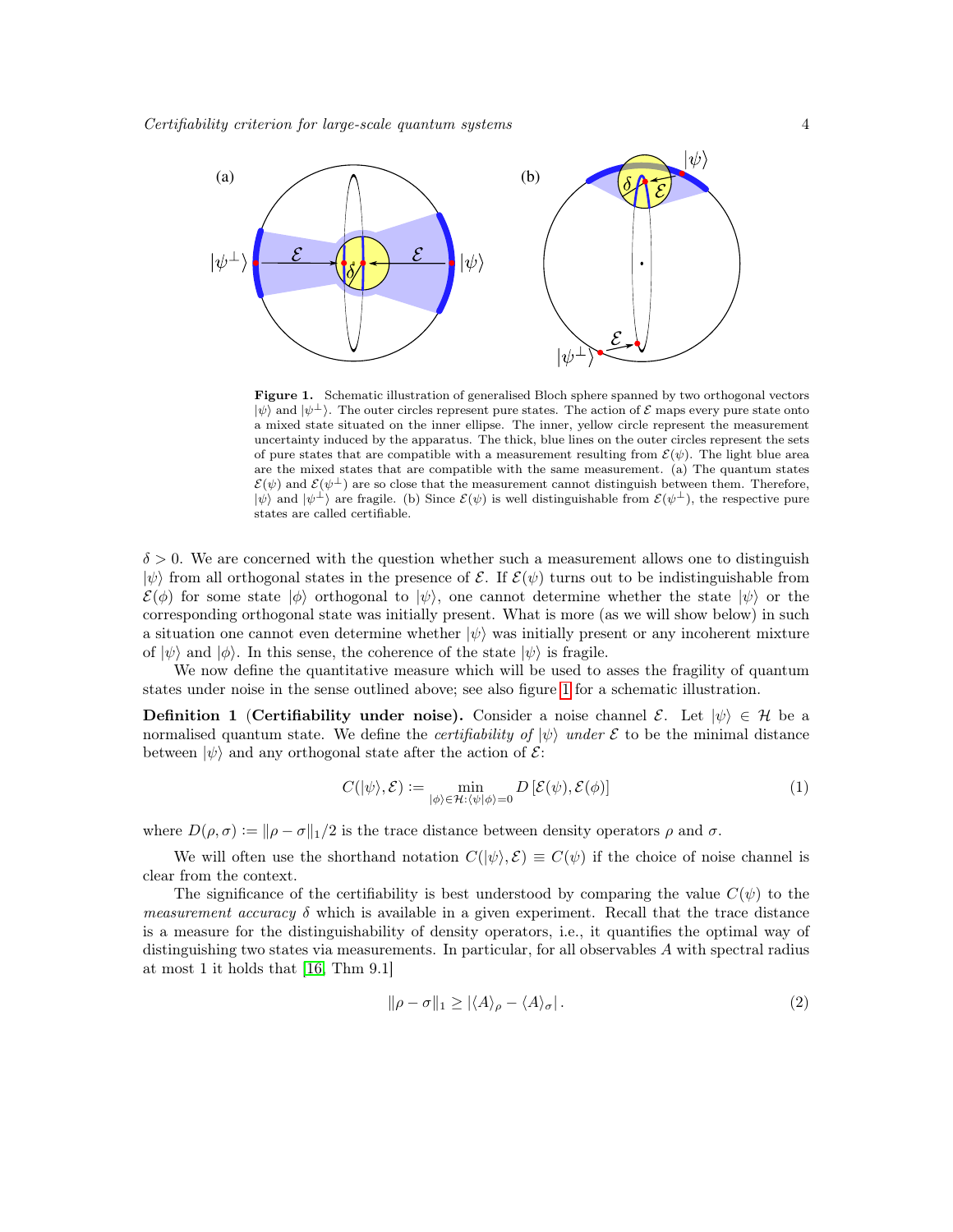# Certifiability criterion for large-scale quantum systems 5

The quantity  $C(\psi)$  is therefore a measure for the distinguishability between initially orthogonal states under the influence of noise described by  $\mathcal{E}$ . In particular, in any set-up where measurements are subject to an error  $\delta > C(\psi)$  it is impossible to determine whether  $|\psi\rangle$  was initially prepared or some state orthogonal to it. In this sense, the preparation of the state  $|\psi\rangle$  cannot be certified.

Let  $|\phi\rangle$  be a state orthogonal to  $|\psi\rangle$  satisfying  $D[\mathcal{E}(\psi), \mathcal{E}(\phi)] = C(\psi)$ . Consider the following one-parameter family of density operators:

<span id="page-4-1"></span>
$$
\rho(a) := a \left| \psi \right\rangle\!\!\left\langle \psi \right| + (1 - a) \left| \phi \right\rangle\!\!\left\langle \phi \right|, \tag{3}
$$

with  $a \in [0,1]$ . Then

$$
D\left[\mathcal{E}(\psi), \mathcal{E}(\rho(a))\right] \le C(\psi)
$$
\n<sup>(4)</sup>

by using the triangle inequality. This implies that, in a scenario where measurements are subject to an error  $\delta > C(\psi)$ , one cannot determine if the pure state  $|\psi\rangle$  or any density operator in the family  $\rho(a)$  was present before the noise  $\mathcal{E}-$ note that, e.g., the state  $\rho(1/2)$  has entropy log 2 (compare to  $|\psi\rangle$  which has zero entropy), being an equal mixture of  $|\psi\rangle$  and  $|\phi\rangle$ . In this sense, the preparation of a coherent quantum state cannot be certified. Notice also that the states  $\rho(a)$  could be much less entangled than  $|\psi\rangle$  itself, or they could even be fully separable (cf. the example of the GHZ state in section [3\)](#page-6-0). In such a case, also the presence of entanglement cannot be certified.

The certifiability  $C(\psi)$  thus provides a measure to assess how fragile pure states are under the influence of noise. In this work we will mostly be interested in the behaviour of  $C(\psi)$  for large systems in the presence of very small amounts of (local white) noise, giving rise to the notion of asymptotic (in)certifiability in section [2.3.](#page-5-0) Before describing the latter notion, we first discuss the white noise model considered in this work.

# <span id="page-4-0"></span>2.2. Noise model

Throughout the paper, we will focus on noise acting on individual particles, where we consider uncorrelated depolarisation channels. Given  $\rho \in \mathcal{D}(\mathcal{H})$  and the depolarisation channel  $\mathcal{E}^{(i)}$ :  $\mathcal{D}(\mathcal{H}) \to \mathcal{D}(\mathcal{H})$  that acts on the *i*th particle, the state  $\mathcal{E}^{(i)}(\rho)$  is defined as

$$
\mathcal{E}^{(i)}(\rho) = p\rho + (1 - p)\text{Tr}_i \rho \otimes \frac{\mathbb{1}^{(i)}}{2},\tag{5}
$$

where  $p \in [0, 1]$  is the noise parameter. The term  $\text{Tr}_{i} \rho \otimes \mathbb{1}^{(i)} / 2$  means that the *i*th particle is traced out and replaced by the complete mixture  $\mathbb{1}/2$ . The total action of the depolarisation channel is the product of the individual channels acting on each qubit and is denoted by

$$
\mathcal{E} \equiv \mathcal{E}^{(1)} \otimes \cdots \otimes \mathcal{E}^{(N)}.
$$
\n<sup>(6)</sup>

The uncorrelated depolarisation channel—often also called white noise channel—is a natural choice for the study of stability of many-body states. Its action is invariant under single-body unitary rotations and, since it is uncorrelated, decoherence free subspaces for entangled states do not exist. When  $p = 0$ , the channel maps every quantum state to the complete mixture  $\mathbb{1}^{\otimes N}/2^N$ . Physically, the depolarisation channel can arise in the context of thermal baths with infinite temperature to which the qubits individually couple. Then, one assigns  $p = e^{-\gamma t}$ , where  $\gamma$ is the depolarisation rate and  $t$  the evolving time. Alternatively, the depolarisation channel can be seen as a loss channel, where for measurements every qubit accounts only with probability  $p$ .

Henceforth we consider the situation where a fixed, very small amount of noise acts on each particle. This corresponds to a white noise parameter  $p$  for some constant  $p$  (i.e. independent of the number of particles  $N$ ) which is arbitrarily close to 1.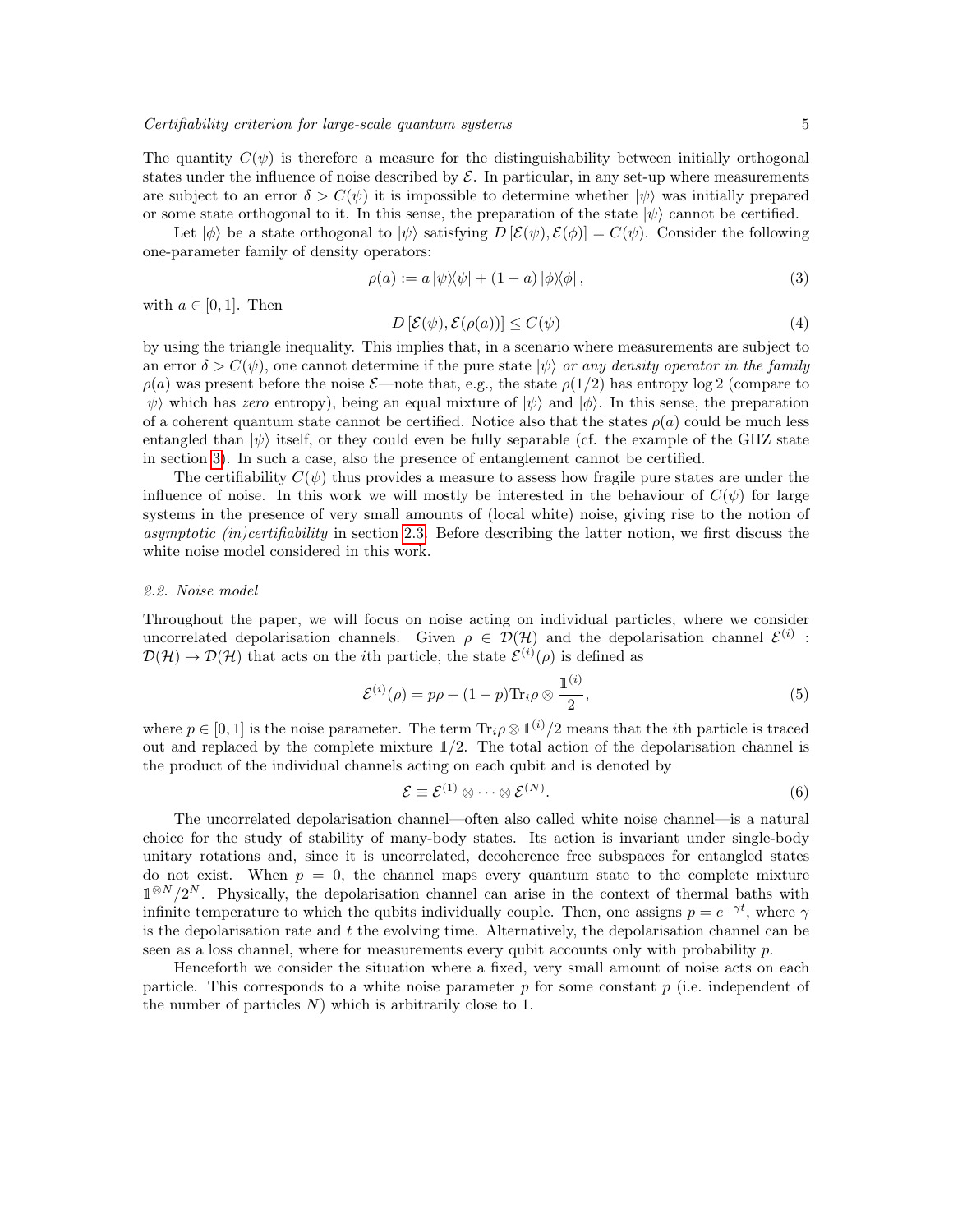#### <span id="page-5-0"></span>2.3. Large-scale systems: asymptotic certifiability

As discussed in section [2.1,](#page-2-1) the main importance of the measure  $C(\psi)$  lies in its comparison with the accuracy with which expectation values of measurements can be determined in an experiment. The achievable accuracy of a measurement is fundamentally limited by measurement statistics. Given the fact that quantum mechanics is a probabilistic theory, expectation values of any observable can only be determined with an error  $1/\sqrt{m}$ , where m are the number of repetitions of the experiment. If we are interested in large system sizes  $N$ , for all practical purposes the smallest achievable error of the measurements will behave as  $1/\text{poly}(N)$  for some polynomial  $\text{poly}(N)$ , due to the fact that at most a polynomial number of repetitions of the experiment are possible in principle. Imperfect measurement apparatuses or finite resolution of the measurement device may even lead to a constant achievable error  $\delta$ . [§](#page-5-2)

In the following, we will be interested in the scaling of the certifiability  $C(\psi)$  with the system size  $N$ , as follows:

<span id="page-5-1"></span>Definition 2. [Asymptotically certifiable and incertifiable quantum states] Let  $\mathcal E$  denote local white noise with parameter p as described in section [2.2.](#page-4-0) A state  $|\psi\rangle$  is called asymptotically *incertifiable under local white noise* if the quantity  $C(|\psi\rangle, \mathcal{E})$  tends to zero faster than any inverse polynomial in  $N$ , i.e., if

$$
C(|\psi\rangle, \mathcal{E}) = O(p^{N^{\alpha}})
$$
\n<sup>(7)</sup>

for some  $\alpha > 0$ . Conversely, a state with

$$
C(|\psi\rangle, \mathcal{E}) \ge 1/\text{poly}(N) \tag{8}
$$

for some polynomial will be called asymptotically certifiable under local white noise. Henceforth, for the sake of brevity we will simply refer to "certifiable" and "incertifiable" states.

If a state is found to be incertifiable in the sense of definition [2,](#page-5-1) then for large system sizes it is essentially impossible to discriminate between this state and some orthogonal state, or in fact any incoherent mixture of these two states [recall [\(3\)](#page-4-1)] with any measurement that is repeated at most  $poly(N)$  times.

As we will see below, the asymptotic behaviour of the certifiability may be very different, also qualitatively, for various state families. In other words, this measure provides a criterion of discriminating between "fragile" and "stable" large-scale coherent quantum states under the influence of noise. We further remark that several measures and quantities of interest which are often considered to determine the quality of a prepared state do not allow for a meaningful distinction between fragile and non-fragile large-scale states. Consider for instance the purity of the noisy quantum state,  $tr[\mathcal{E}(\psi)^2]$ , or the fidelity of  $\mathcal{E}(\psi)$  with the initial desired pure state  $|\psi\rangle$ . Both quantities can be shown to decay exponentially fast with the number of particles  $N$  for all states if each particle is affected by, say, local white noise. The decay rate may differ, but in the limit of large particle number  $N$  that we are interested in, these quantities will be exponentially small whenever noise is present. This implies on the one hand that they show the same qualitative behaviour for all states, and hence to not allow to clearly distinguish fragile and non-fragile states. Furthermore, the resolution of a realistic measurement device will not be sufficient to determine these quantities in a meaningful way as this would require exponential precision.

<span id="page-5-2"></span><sup>§</sup> In some scenarios, it is possible to treat the noise induced by the measurement apparatus mathematically as noise acting on the state before the measurement. For example, a measurement with  $\sigma_z$  that only probabilistically gives the correct answer can be modelled as a bit-flip error on the state of interest. Then,  $\delta$  purely depends on the measurement statistics, while  $\mathcal E$  covers the imperfections of state preparation, decoherence and apparatus noise.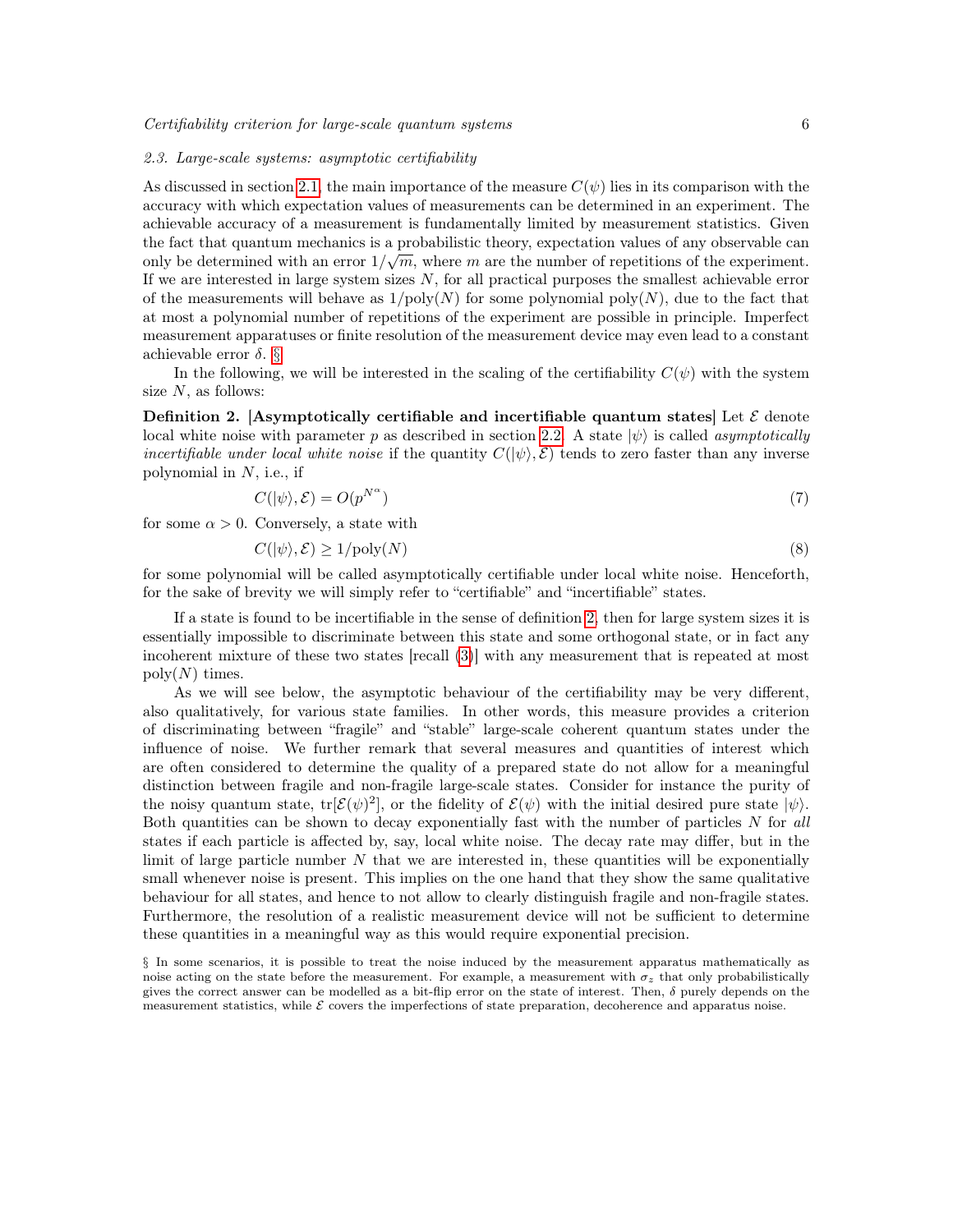Regarding definition [2,](#page-5-1) we finally remark that limited accuracy of measurement devices or bounded number of measurements may render certain states that are certifiable in above sense as incertifiable with respect to measurements with a limited precision. In turn, some states that are incertifiable in above sense may in fact be certifiable as long as only a system of restricted size N is considered, even if a measurement device with a given finite precision is considered. In the following, we will however not be interested in such cases, but rather provide general results that are concerned with principal bounds and the scaling behaviour with system size.

# <span id="page-6-0"></span>3. Basic examples of certifiable and incertifiable states

To make the reader more familiar with the notion of (in)certifiability, we consider two basic examples.

<span id="page-6-2"></span>Example 1 (Product States). Here, we explicitly show that the certifiability of any N-qubit product state scales as  $1/\text{poly}(N)$  i.e. all product states are asymptotically certifiable. In particular, the trace distance between a noisy product state and any other noisy orthogonal state is at least of the order of  $p/N$ . Furthermore the observable A which allows to distinguish a noisy product state from any noisy orthogonal state can always be chosen to be 1-local i.e.  $A = \sum_i A_i$  where each observable  $A_i$  acts on one single qubit. To show this, we consider the state  $|N,0\rangle = |0\rangle^{\otimes N}$  where  $|0\rangle$  is the eigenstate of the Pauli operator  $\sigma_z$  with eigenvalue +1. The eigenstate with eigenvalue  $-1$  is denoted by  $|1\rangle$ . The state  $|N, 0\rangle$  is therefore an eigenstate of  $\|$ 

$$
J_z = \frac{1}{2} \sum_{i=1}^{N} \sigma_z^{(i)} \tag{9}
$$

and one can easily see that it is the unique eigenstate with maximum eigenvalue  $N/2$ . The eigenvalues of  $J_z$  are  $\lambda_k = N/2 - k$  where  $k = 0, \ldots, N$ . The eigenspaces of  $J_z$  with eigenvalues  $\lambda_k$  are generally degenerate and have dimensions  $\binom{N}{k}$ . Hence, the second highest eigenvalue of  $J_z$ equals  $N/2 - 1$ ; an instance of a respective eigenstate is the W state [\[17\]](#page-20-13)

$$
|N,1\rangle = \frac{1}{\sqrt{N}} \sum_{i=1}^{N} |1\rangle\langle 0|^{(i)}|N,0\rangle. \tag{10}
$$

We now use the fact that one can distinguish  $|N, 0\rangle$  from all other orthogonal states by measuring  $J_z$ . Let  $|\phi\rangle$  be the state that minimises  $C(|N,0\rangle)$  of [\(1\)](#page-3-1). Then, using [\(2\)](#page-3-2), one estimates

$$
C(|N,0\rangle) = \frac{1}{2} ||\mathcal{E}(|N,0\rangle\langle N,0| - |\phi\rangle\langle\phi|)||_1
$$
  
\n
$$
\geq \frac{1}{N} |\text{Tr}[J_z\mathcal{E}(|N,0\rangle\langle N,0| - |\phi\rangle\langle\phi|)]|
$$
  
\n
$$
= \frac{1}{N} |\text{Tr}[\mathcal{E}(J_z)(|N,0\rangle\langle N,0| - |\phi\rangle\langle\phi|)]|.
$$
 (11)

The last equation holds because for the present noise model, the expectation value of a perfect measurement  $J<sub>z</sub>$  under noisy quantum states is equal to the expectation value of a noisy measurement under perfect states. This is true because the Kraus operators (which are the Pauli

<span id="page-6-1"></span>|| The expression  $\sigma_z^{(i)}$  means that  $\sigma_z$  acts on the *i*th particle only (i.e.,  $\sigma_z^{(i)} \equiv \mathbb{1}^{\otimes i-1} \otimes \sigma_z \otimes \mathbb{1}^{\otimes N-i-1}$ ).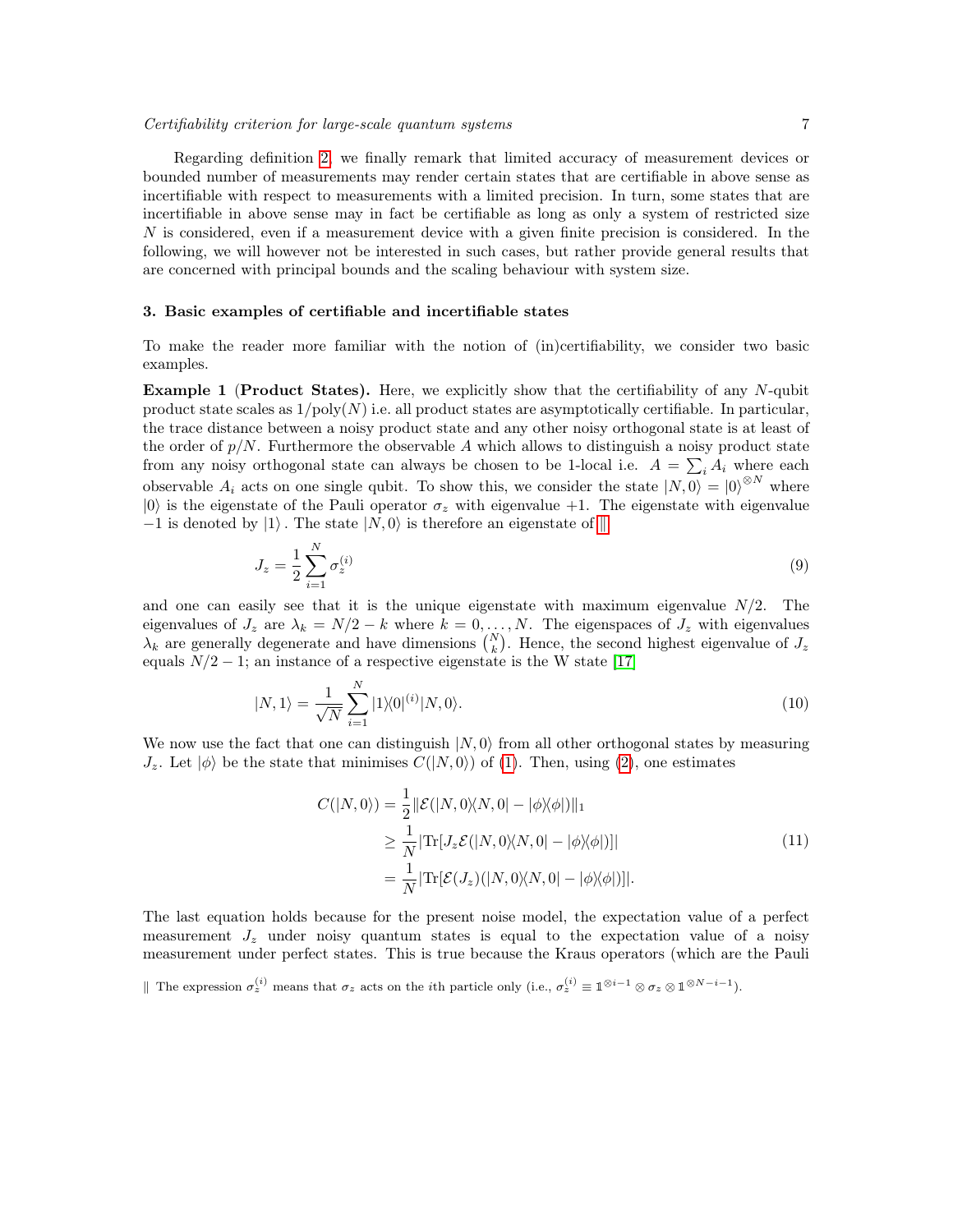operators) are hermitian. Since  $\mathcal{E}(1) = 1$  and  $\mathcal{E}(\sigma) = p\sigma$  for any Pauli operator, one easily finds that  $\mathcal{E}(J_z) = pJ_z$ . Therefore, one has

<span id="page-7-0"></span>
$$
C(|N,0\rangle) \geq \frac{p}{N} \left| \langle J_z \rangle_{|N,0\rangle} - \langle J_z \rangle_{\phi} \right|.
$$
 (12)

As already noted, the expectation value of  $J_z$  for  $|N, 0\rangle$  equals  $N/2$ , while for any orthogonal state the expectation value is at most  $N/2 - 1$ . Hence, [\(12\)](#page-7-0) can be further estimated and we find

$$
C(|N,0\rangle) \ge \frac{p}{N}.\tag{13}
$$

This means that the product state  $|N, 0\rangle$  is asymptotically certifiable with respect to definition 2 and therefore, even in the presence of white noise, we can always determine with poly-many measurements whether the quantum state  $|N, 0\rangle$  was prepared or any orthogonal state [cf. figure [1\(](#page-3-0)b)]. An instance of a measurement that can be used for this task is  $J_z$ . Note that [\(1\)](#page-3-1) is invariant under local unitary rotation. This example therefore shows that all product states are stable. A more general result is proven in section [4.](#page-8-0)

Example 2 (GHZ states). The second example is the multipartite GHZ state

$$
|\text{GHZ}\rangle = \frac{1}{\sqrt{2}} (|0\rangle^{\otimes N} + |1\rangle^{\otimes N}). \tag{14}
$$

This quantum state is often referred to as a Schrödinger cat state (see section [5\)](#page-10-0). In the following, we show that this state is asymptotically incertifiable. We therefore consider an "orthogonal GHZ state"

$$
|\text{GHZ}^{\perp}\rangle = \frac{1}{\sqrt{2}} (|0\rangle^{\otimes N} - |1\rangle^{\otimes N}).
$$
\n(15)

The certifiability  $C(GHZ)$  of the GHZ state can be bounded from above by the trace distance between  $|GHZ\rangle$  and  $|GHZ^{\perp}\rangle$  in the presence of white noise. A straightforward calculation results in

$$
C(\text{GHZ}) \le \frac{1}{2} \|\mathcal{E}(|\text{GHZ}\rangle) - \mathcal{E}(|\text{GHZ}^{\perp}\rangle) \|_1
$$
  
=  $\frac{1}{2} \|\mathcal{E}(|0\rangle\langle 1|^{\otimes N}) + \mathcal{E}(|1\rangle\langle 0|^{\otimes N}) \|_1$   
 $\le \|\mathcal{E}(|0\rangle\langle 1|)\|_1^N = p^N.$  (16)

For the last estimate one uses the triangle inequality and the fact that  $||\mathcal{E}(|1\rangle\langle0|)||_1 = ||\mathcal{E}(|0\rangle\langle1|)||_1$ . One sees that the GHZ state is asymptotically incertifiable because the trace distance to its orthogonal counterpart  $|GHZ^{\perp}\rangle$  decays with at least  $p^N$ , that is, exponentially with system size (cf. figure [1a](#page-3-0)). Note that the above derivation holds for every noise parameter  $p$  i.e.  $p$  may be arbitrary close to 1. This means that it is not possible for whatever tiny amount of noise to experimentally distinguish between the GHZ state  $|GHZ^{\perp}\rangle$ . Recalling the discussion of [\(3\)](#page-4-1), this also applies that, in the presence of small amounts of noise, the GHZ state cannot be distinguished from the mixture

$$
\frac{1}{2}|\text{GHZ}\rangle\langle\text{GHZ}| + \frac{1}{2}|\text{GHZ}^{\perp}\rangle\langle\text{GHZ}^{\perp}| = \frac{1}{2}|0\rangle\langle 0|^{\otimes N} + \frac{1}{2}|1\rangle\langle 1|^{\otimes N},\tag{17}
$$

which is a separable state! Hence, not only the coherences of the GHZ state are incertifiable, but also other quantum properties like entanglement.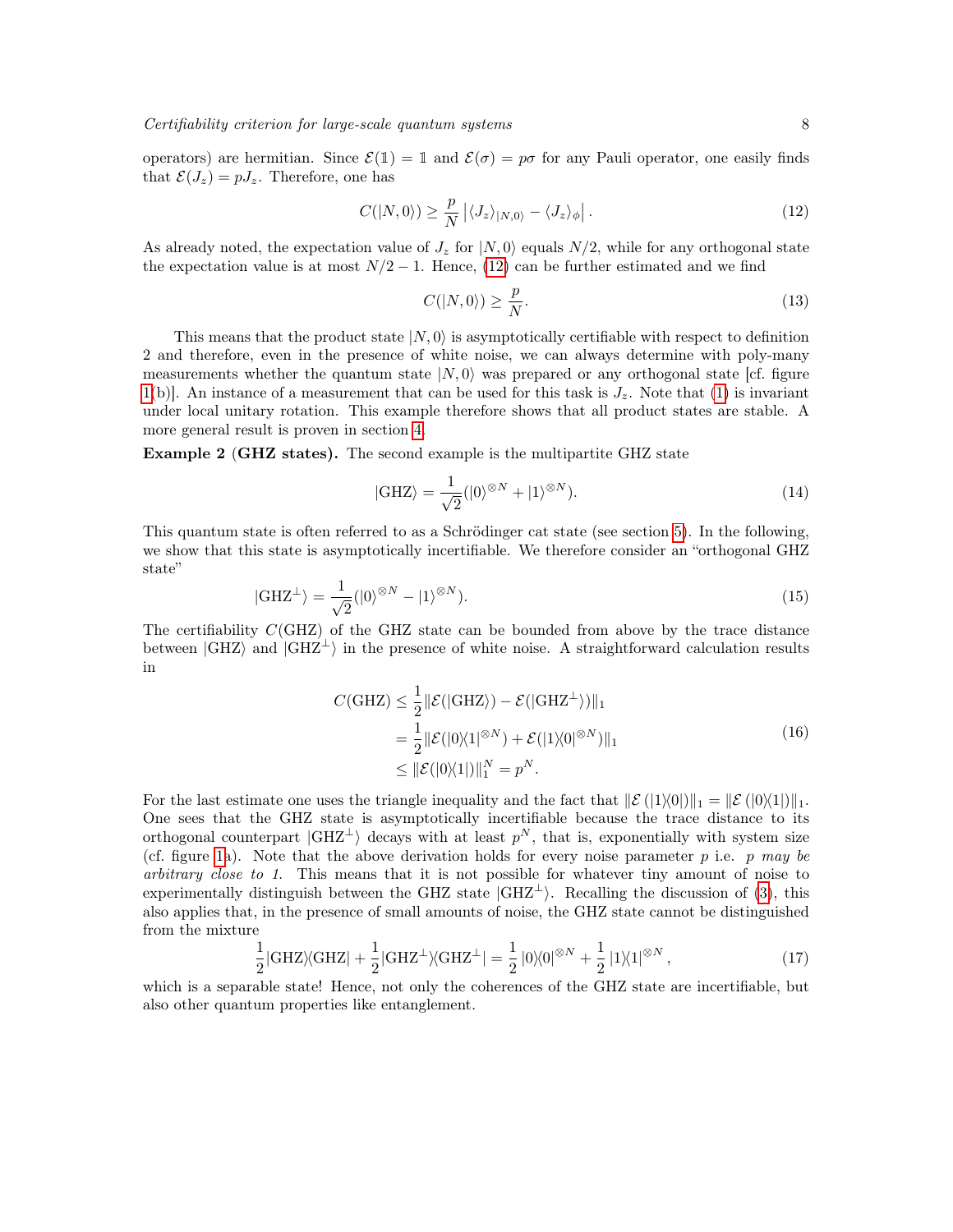These two examples show that definition 2 gives rise to a criterion that makes qualitatively very different statements about the stability of distinct families many-qubit quantum states. In sections [4](#page-8-0) and [5,](#page-10-0) we extend these examples to large classes of quantum states.

# <span id="page-8-0"></span>4. Unique ground states of local, gapped Hamiltonians are certifiable

In this section, we discuss an important class of quantum states that are asymptotically certifiable. It is the set of all unique ground states of k-local, gapped Hamilton operators. By k-local it is meant that if we write the Hamiltonian in the Pauli basis, the maximal weight of every term is  $k$ , where  $k = O(1)$ . In other words, we consider only interactions between a constant number of qubits (without restricting ourselves to a specific spatial geometry). Here, the term gapped means that the energy difference  $\Delta$  between the ground state and the first excited state is at least  $O(1/\text{poly}(N))$ . Finally, a ground state is unique if the ground state space is nondegenerate.

<span id="page-8-2"></span>**Proposition 1.** Let  $|\psi\rangle \in \mathcal{H}$  be the unique ground state of a k-local, gapped Hamiltonian H. Then  $|\psi\rangle$  is asymptotically certifiable under local white noise. That is,  $C(\psi) \ge 1/\text{poly}(N)$ .

*Proof.* Let  $\sigma_0$  denote the single-qubit identity matrix and let  $\sigma_1$ ,  $\sigma_2$  and  $\sigma_3$  denote the Pauli matrices. First, we write  $H$  in the Pauli basis

$$
H = \sum_{i_1,\dots,i_N=0}^{3} \alpha_{i_1,\dots,i_N} \sigma_{i_1} \otimes \cdots \otimes \sigma_{i_N},
$$
\n(18)

with  $\alpha_{i_1,\dots,i_N} \in \mathbb{R}$ . From now on, we abbreviate  $\mathbf{i} \equiv i_1,\dots,i_N$  and  $\sigma_{\mathbf{i}} \equiv \sigma_{i_1} \otimes \cdots \otimes \sigma_{i_N}$ . The weight  $w_i$  of  $\sigma_i$  is defined the be the number of qubits on which this operator acts nontrivially. Let us first consider the case where  $w_i = k \in \mathbb{N}$  for all i i.e. each  $\sigma_i$  acts on precisely k qubits. Later we will extend the proof to the general case  $w_i \leq k$ . Let  $|\phi\rangle \in \mathcal{H}$  be an arbitrary quantum state satisfying  $\langle \psi | \phi \rangle = 0$ . Then one has

$$
D[\mathcal{E}(\psi), \mathcal{E}(\phi)] \ge \frac{1}{2} |\text{Tr}[H\mathcal{E}(|\psi\rangle\langle\psi| - |\phi\rangle\langle\phi|)]|
$$
 (19)

For this step we have to assume that the spectral radius of  $H$  is at most unity. If not, we have to rescale it. Physically, it is reasonable to assume interaction strengths between the particles that are independent of the system size; therefore,  $\alpha_i = O(1)$ . For local H, the number of  $\sigma_i$  is polynomial in N and the spectral radius of any  $\sigma_i$  is unity. Therefore, the rescaling factor is at most  $1/poly(N)$ which does not change the result of the proposition. So without loss of generality, the spectral radius of  $H$  is set to unity. Next, the expectation value of  $H$  for a noisy state is identical to the expectation value of the noisy H for a noiseless state, that is, for any  $\rho$ ,  $\text{Tr}\left[H\mathcal{E}(\rho)\right] = \text{Tr}\left[\mathcal{E}(H)\rho\right]$ . For a single qubit, the action of  $\mathcal E$  is easy to calculate in the Pauli basis. One has that  $\mathcal E(\sigma_0) = \sigma_0$  and  $\mathcal{E}(\sigma_i) = p\sigma_i$  for every  $i = 1, 2, 3$ ; hence  $\mathcal{E}(\sigma_i) = p^{w_i} \sigma_i$ . Since  $w_i = k$  for all i, one has  $\mathcal{E}(H) = p^k H$ . Hence, one finds that

<span id="page-8-1"></span>
$$
|\text{Tr}[\mathcal{E}(H)(|\psi\rangle\langle\psi| - |\phi\rangle\langle\phi|)]| = p^k |\langle H\rangle_\psi - \langle H\rangle_\phi|.
$$
\n(20)

Since  $|\phi\rangle$  is orthogonal to  $|\psi\rangle$ , the difference between the two expectation values in [\(20\)](#page-8-1) is at least the energy gap  $\Delta$ . Consequently, we find

$$
C(\psi) \ge p^k \Delta/2. \tag{21}
$$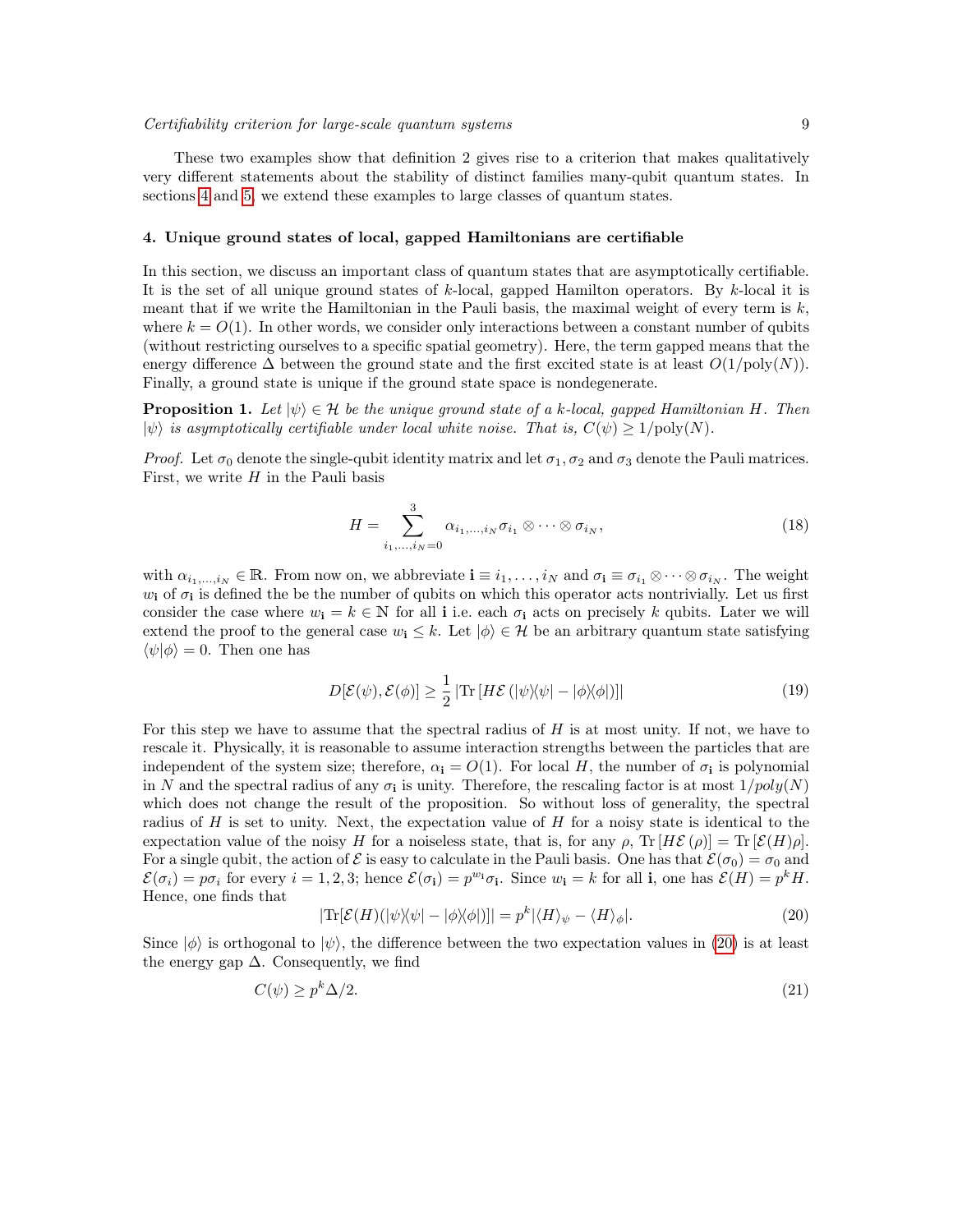This completes the proof of the special case where  $w_i = k$  for all i. In general, one has  $w_i \leq k$ . Then, we enlarge the Hilbert space to H by adding k additional qubits i.e. H is a system of  $N + k$ qubits. We define

$$
\begin{aligned}\n|\tilde{\psi}\rangle &= |\psi\rangle \otimes |0\rangle^{\otimes k} \in \tilde{\mathcal{H}} \\
|\tilde{\phi}\rangle &= |\phi\rangle \otimes |0\rangle^{\otimes k} \in \tilde{\mathcal{H}} \\
\tilde{H} &= \sum_{\mathbf{i}} \alpha_{\mathbf{i}} \sigma_{\mathbf{i}} \otimes \sigma_z^{\otimes (k-w_{\mathbf{i}})} \otimes \mathbb{1}^{\otimes w_{\mathbf{i}}}.\n\end{aligned} \tag{22}
$$

In the above definition of  $\tilde{H}$ , the idea is to append  $\sigma_z$  operators such that now the weight of every term of  $H$  is precisely k. Then, we can use similar arguments as before. One has

$$
D[\mathcal{E}(\psi), \mathcal{E}(\phi)] = D[\mathcal{E}(\tilde{\psi}), \mathcal{E}(\tilde{\phi})] \ge \frac{1}{2} |\text{Tr}[\tilde{H}\mathcal{E}(|\tilde{\psi}\rangle\langle\tilde{\psi}| - |\tilde{\phi}\rangle\langle\tilde{\phi}|)]|
$$
(23)

$$
=\frac{p^k}{2}|\langle \tilde{H}\rangle_{\tilde{\psi}} - \langle \tilde{H}\rangle_{\tilde{\phi}}| \ge \frac{1}{2}p^k\Delta\tag{24}
$$

Here the first identity is obtained by using that  $D(\rho, \rho') = D(\rho \otimes \sigma, \rho' \otimes \sigma)$  for all states  $\rho, \rho'$  and σ; the last estimate is valid because  $\langle H \rangle_{\tilde{\psi}} = \langle H \rangle_{\psi}$  and respectively for  $|\phi\rangle$ .  $\Box$ 

Note that the set of unique ground states of local gapped Hamiltonians includes all product states and even tensor products of general quantum states on groups of qubits where the group size is independent of the system size. A large class of unique ground states of local gapped Hamiltonians are local graph states [\[3\]](#page-19-2), i.e. graph states corresponding to a graph with bounded degree. More precisely, graph states are quantum states that are associated with an undirected graph G. Every vertex of the graph represents a qubit and the edges between the vertices define the neighbourhood. The graph state  $|G\rangle$  is then defined as the unique state that is eigenstate to the so-called generating stabilisers

$$
K_a = \sigma_x^{(a)} \prod_{b \in N_a} \sigma_z^{(b)} \quad (a = 1, \dots, N), \tag{25}
$$

where  $N_a$  is the neighbourhood of vertex  $a$ . A graph is called local if every vertex has only a constant number of neighbours. The corresponding gapped Hamiltonian which has  $|G\rangle$  as unique ground state is  $-\sum_{a=1}^{N} K_a$ . Prominent examples in this category are the cluster states [\[2\]](#page-19-1) where every qubit has two neighbours in an one-dimensional lattice or four neighbours in a two-dimensional lattice, respectively.

Sometimes, an educated guess for a suitable Hamiltonian suffices to show stability for a given quantum state  $|\psi\rangle$ . A general approach to construct a Hamiltonian is to identify a commuting set of local, gapped operators  $H_1, \ldots, H_l$  with the property that  $|\psi\rangle$  is the only state that is a ground state of all operators of this set simultaneously. Then, the operator  $H := H_1 + \cdots + H_l$  is local and gapped and has  $|\psi\rangle$  as a unique ground state. This method is standardly used to construct Hamiltonians for graph states, as discussed above. Next we apply this approach to the Dicke states:

<span id="page-9-0"></span>Example 3 (Dicke states). Here we show that all Dicke states are unique ground states of local, gapped Hamiltonians and hence asymptotically certifiable owing to proposition [1.](#page-8-2) In example [1,](#page-6-2) we encountered already certain Dicke states, namely the product state  $|N, 0\rangle$  and the W state  $|N, 1\rangle$  as the equally weighted superposition of all permutations of  $|1\rangle \otimes |0\rangle^{\otimes (N-1)}$ . To define general Dicke states, consider again the z component of the total angular momentum  $J_z$ . The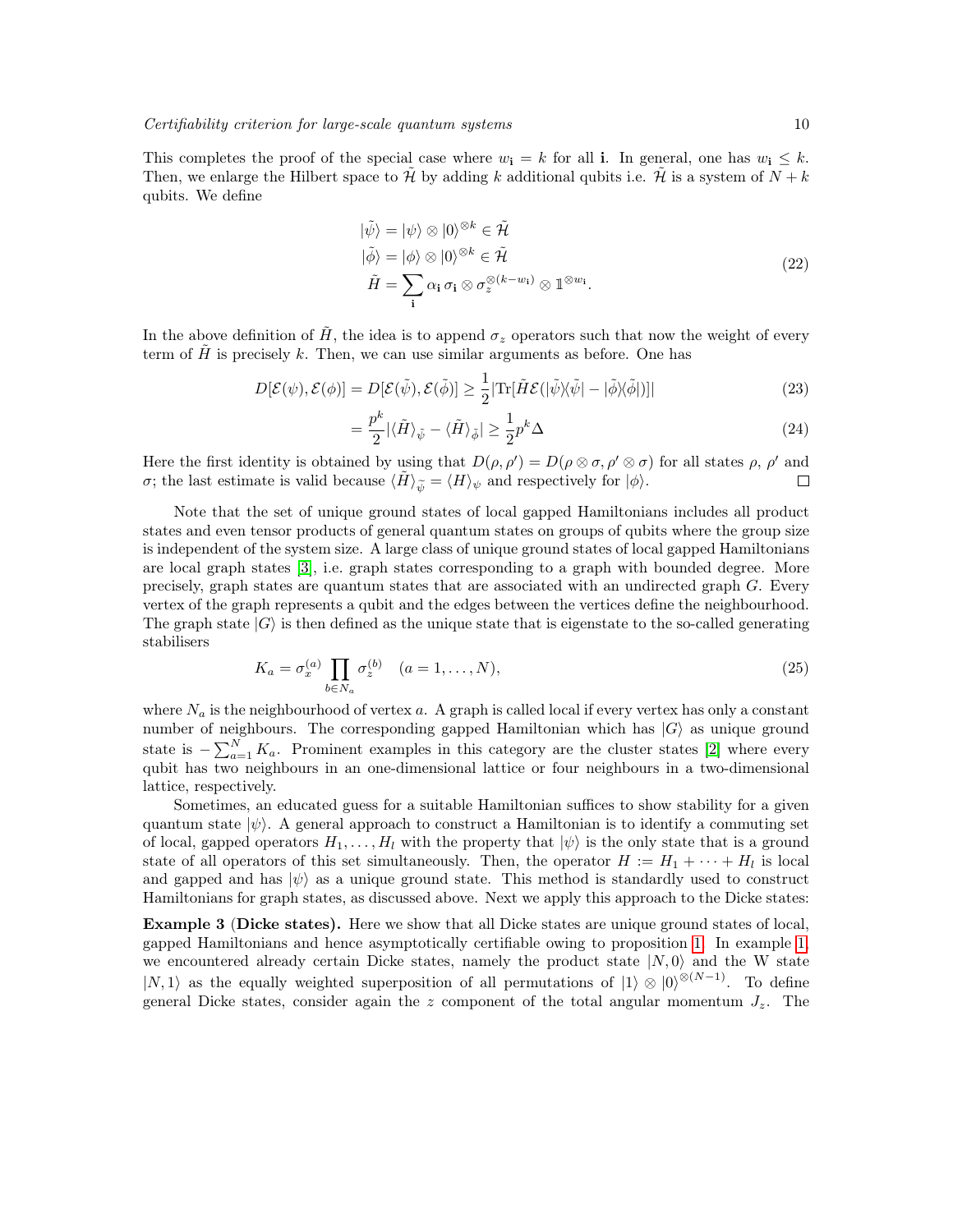Dicke state  $|N, k\rangle$ , where  $k \in \{0, \ldots, N\}$ , is defined as the unique eigenstates of  $J_z$  with eigenvalue  $\lambda_k = N/2 - k$  which is invariant under any particle permutation (i.e., |N, k) is the symmetrised vector of  $|0\rangle^{\otimes N-k} \otimes |1\rangle^{\otimes k}$ . Consider the square of the total angular momentum  $J^2 = J_x^2 + J_y^2 + J_z^2$ . All Dicke states are eigenstates of  $J^2$  with the maximal eigenvalue  $\mu_{\text{max}} = N/2(N/2 + 1)$  and (invoking Schur-Weyl-duality [\[18\]](#page-20-14)) linear superpositions of Dicke states are the only states with eigenvalue  $\mu_{\text{max}}$ . Now fix an arbitrary k and define

$$
\tilde{J}_z = J_z - (N/2 - k) \mathbb{1}^{\otimes N}.\tag{26}
$$

Then  $\tilde{J}_z^2$  is a positive semi-definite operator. It is easily verified that the ground space of  $\tilde{J}_z^2$  is spanned by the set of computational basis states which have precisely k slots equal to  $|1\rangle$ . As a result, the Dicke state  $|N, k\rangle$  is the unique state which is a ground state of  $-J^2$  and  $-\tilde{J}_z^2$  simultaneously. Hence,  $|N, k\rangle$  is the unique ground state of  $-J^2 - \tilde{J}_z^2$ . In the theory of angular momentum algebra, one finds that  $J^2$  and  $J_z$  commute. Therefore, also  $J^2$  and  $\tilde{J}_z^2$  commute. Finally, the spectra of  $J^2$ and  $\tilde{J}_z^2$  are gapped, which again follows from the commutation algebra. Hence,  $-J^2 - \tilde{J}_z^2$  is also gapped. We have thus showed that every Dicke state is the unique ground state of a local, gapped Hamiltonian.

# <span id="page-10-0"></span>5. Macroscopic superpositions are incertifiable

Here, we show that all "macroscopic superpositions" are asymptotically incertifiable: for every macroscopic superposition there always exists an orthogonal quantum state (which also turns out to be a macroscopic superposition) such that the action of very small amounts of white noise makes them indistinguishable by efficient means.

Macroscopic superpositions in the spirit of Schrödinger's cat are superpositions of two "classical states"  $|\psi_0\rangle$  and  $|\psi_1\rangle$  that give rise to a "macroscopic quantum state"  $|\psi_0\rangle + |\psi_1\rangle$ . Criteria for macroscopicity have been put forward in [\[7,](#page-20-3) [8,](#page-20-4) [6\]](#page-20-2) and have been compared and unified in [\[9\]](#page-20-5). We refer the interested reader to [\[9\]](#page-20-5) for a detailed discussion of measures for macroscopicity and macroscopic superpositions. What is important in our context is that the results of [\[9\]](#page-20-5) imply that all superpositions that are macroscopic due to the definition put forward in [\[6,](#page-20-2) [8\]](#page-20-4) are also macroscopic according to [\[7\]](#page-20-3). Here we show that all macroscopic superpositions in the general sense of [7] are asymptotically incertifiable.

This result connects to decoherence theory (see  $[10, 11, 12, 13, 14]$  $[10, 11, 12, 13, 14]$  $[10, 11, 12, 13, 14]$  $[10, 11, 12, 13, 14]$  $[10, 11, 12, 13, 14]$  and references within  $[12]$ ), where the (exponential) decay of quantum coherences of e.g. Schrödinger cat states is a well-known phenomenon which is put forward as a potential explanation for the classical appearance of the macroscopic world. This is the basic idea of the environmentally induced selection of classical states. Whereas prior work focused on examples, here we investigate this relation mathematically more rigorously and systematically, in particular adopting a general definition of macroscopic superpositions. As we will show in proposition [2](#page-11-0) below, we find that there is an inherent connection between macroscopic superpositions and fragility under noise i.e. the former implies the latter even though our notion of macroscopic superpositions a prior makes no reference to decoherence processes.

We start by briefly introducing the relevant definitions of [\[7\]](#page-20-3). Consider two orthogonal quantum states  $|\psi_0\rangle$ ,  $|\psi_1\rangle \in \mathcal{H}$ . Since they are orthogonal, one can certainly distinguish them via a suitable measurement (in the perfect setting of zero noise, in which we work for the time being). The goal is now to split the qubits into a maximal number of groups such that if one performs measurements on only one of the groups, it is still possible to distinguish  $|\psi_0\rangle$  from  $|\psi_1\rangle$  with high probability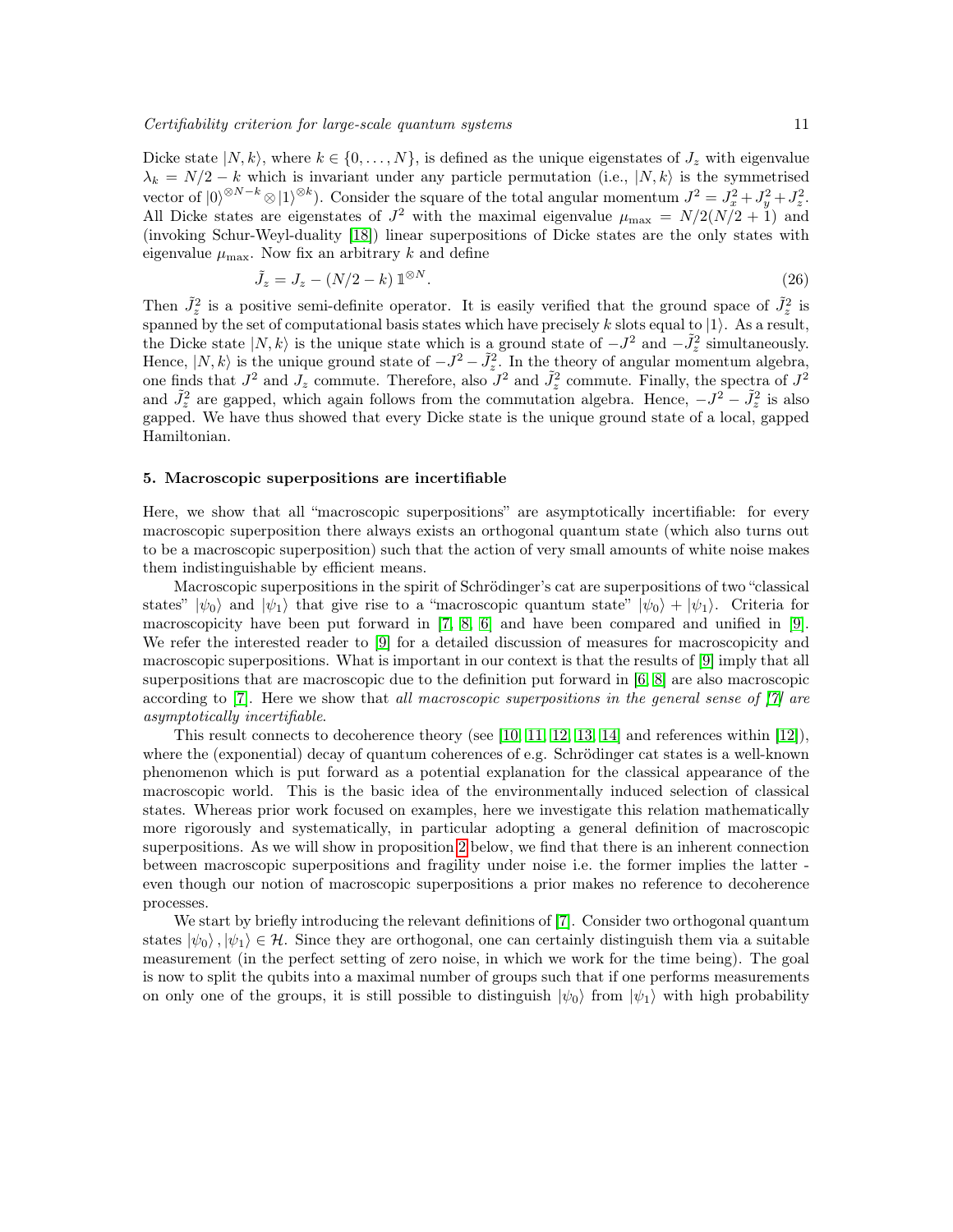$1 - \epsilon$  (for the value of  $\epsilon$ , see the discussion in [Appendix C\)](#page-18-0). This maximal number of groups is then called "effective size"  $N_{\text{eff}}$ . The most conservative definition is then to call a superposition  $|\psi\rangle \propto |\psi_0\rangle + |\psi_1\rangle$  macroscopic if  $N_{\text{eff}} = O(N)$ , that is, the average group size is independent of the system size  $N$ . A famous example of a macroscopic superposition is the GHZ state with  $|\psi_0\rangle = |0\rangle^{\otimes N}$  and  $|\psi_1\rangle = |1\rangle^{\otimes N}$ . There, it suffices to measure one particle (with  $\sigma_z$ ) to distinguish between  $|\psi_0\rangle$  and  $|\psi_1\rangle$  perfectly; therefore,  $N_{\text{eff}} = N$ .

Next we prove that all macroscopic superpositions in the above sense are asymptotically incertifiable. First we deal with the case of perfect distinction (i.e.,  $\epsilon = 0$ ). √

<span id="page-11-0"></span>**Proposition 2.** Let  $|\psi\rangle = 1/$  $2(\ket{\psi_0} + \ket{\psi_1}) \in \mathcal{H}$  be a normalised quantum state with  $\langle \psi_0 | \psi_1 \rangle = 0$ . Assume that one can partition the N qubits into  $N_{\text{eff}} \in \{1, \ldots, N\}$  groups such that measuring one group allows one to distinguish perfectly between  $|\psi_0\rangle$  and  $|\psi_1\rangle$ . Then, one has

$$
C(\psi) \le q^{N_{\text{eff}}} \tag{27}
$$

with

$$
q = 1 - (1 - p)^{N/N_{\text{eff}}}. \tag{28}
$$

If  $N_{\text{eff}} = O(N)$ —that is, if  $|\psi\rangle$  is a macroscopic superposition—then  $|\psi\rangle$  is asymptotically incertifiable.

*Proof.* It suffices to show that the trace distance between the noisy  $|\psi\rangle$  and the noisy orthogonal state

$$
|\psi^{\perp}\rangle := \frac{1}{\sqrt{2}} \left( |\psi_0\rangle - |\psi_1\rangle \right) \tag{29}
$$

<span id="page-11-1"></span>is upper bounded by  $q^{N_{\text{eff}}}$ . One has

$$
C(\psi) \le \frac{1}{2} \|\mathcal{E}(|\psi\rangle\langle\psi| - |\psi^{\perp}\rangle\langle\psi^{\perp}|)|_1
$$
  
= 
$$
\frac{1}{2} \|\mathcal{E}(|\psi_0\rangle\langle\psi_1| + |\psi_1\rangle\langle\psi_0|)|_1
$$
  

$$
\le \|\mathcal{E}(|\psi_0\rangle\langle\psi_1|)\|_1,
$$
 (30)

which means that the decay of the off-diagonal element gives an upper bound on the certifiability of  $|\psi\rangle$ . To avoid an overloaded notation, we assume that the size of every group equals  $m = N/N_{\text{eff}}$ . The generalisation to different group sizes is straightforward. We now introduce for every group a "group-local" depolarisation noise  $\mathcal{E}_g$  which acts on a group of m qubits as

$$
\mathcal{E}_g(\rho) = q\rho + (1 - q) \operatorname{Tr}\nolimits \rho \left(\frac{1}{2}\right)^{\otimes m}.
$$
\n(31)

Observe that we can rewrite the local depolarisation channel as

$$
\mathcal{E} \equiv \mathcal{E}^{(1)} \otimes \cdots \otimes \mathcal{E}^{(N)} = \left(\tilde{\mathcal{E}} \circ \mathcal{E}_g\right)^{\otimes N_{\text{eff}}} \tag{32}
$$

with the "correction" map  $\tilde{\mathcal{E}}$  acting on a group of m qubits as

$$
\tilde{\mathcal{E}}(\rho) = \frac{1}{1 - (1 - p)^m} \sum_{k=0}^{m-1} p^{m-k} (1 - p)^k \sum_{i_1 < \dots < i_k} \text{Tr}_{i_1, \dots, i_k} \rho \otimes \frac{\mathbb{1}^{\otimes k}}{2^k} . \tag{33}
$$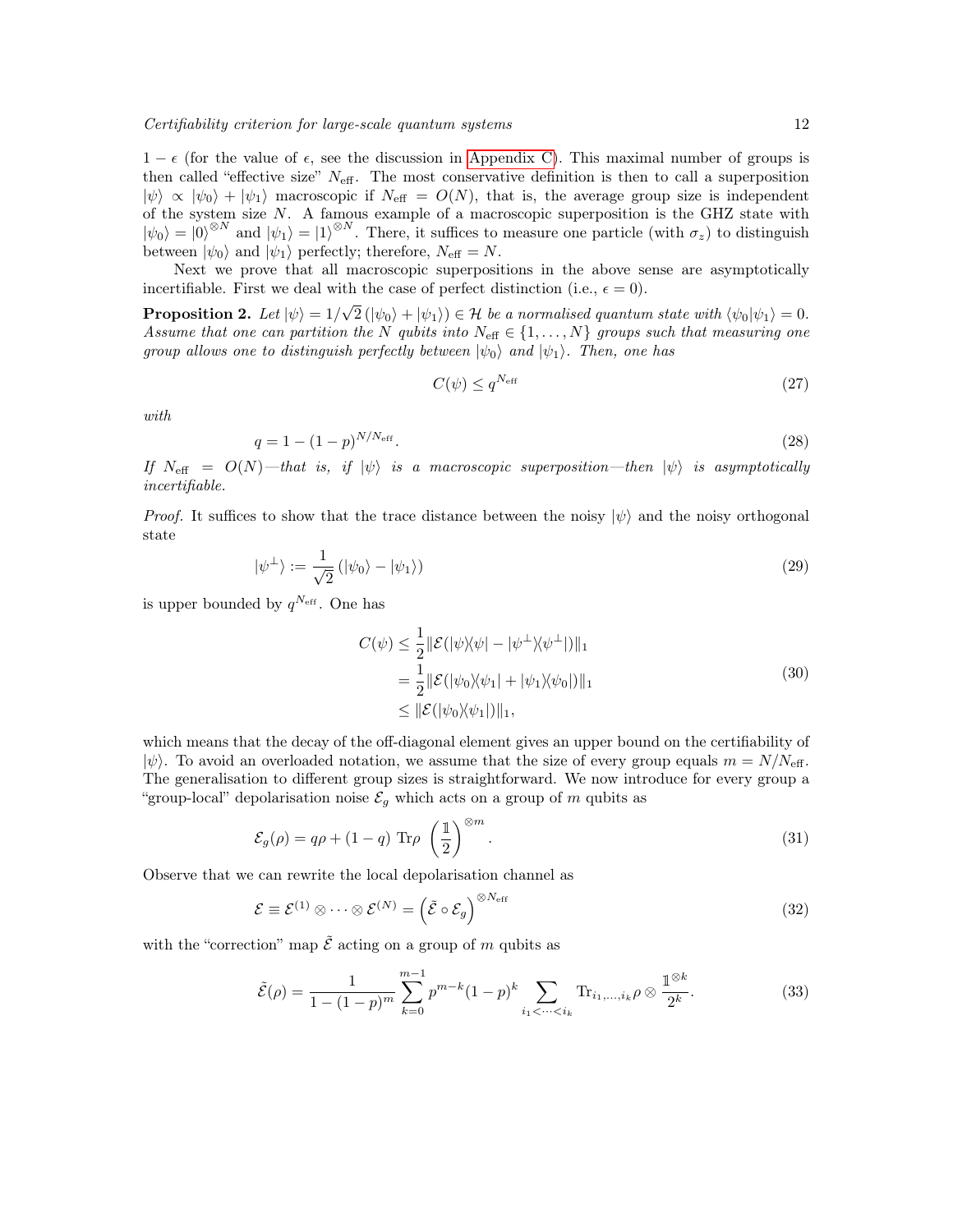In [Appendix B,](#page-17-0) it is shown that  $\tilde{\mathcal{E}}$  is a cp map. This property allows to invoke the contractivity of the trace norm, which implies that the trace norm of the off-diagonal element of [\(30\)](#page-11-1) does not decrease if we only consider  $\mathcal{E}_{g}^{\otimes N_{\text{eff}}}$  instead of  $\mathcal{E}$ . In mathematical terms, using Theorem 9.2 of [\[16\]](#page-20-12) we find

<span id="page-12-0"></span>
$$
\|\mathcal{E}\left(|\psi_0\rangle\langle\psi_1|\right)\|_1 \le \|\mathcal{E}_g^{\otimes N_{\rm eff}}\left(|\psi_0\rangle\langle\psi_1|\right)\|_1. \tag{34}
$$

Let us now consider the action of  $\mathcal{E}_g$  on one group (without loss of generality the first m qubits) and in particular the effect of tracing out all qubits of this single group. Since  $|\psi_0\rangle$  and  $|\psi_1\rangle$  are perfectly distinguishable by measuring this group, there must exist an  $m$ -qubit observable  $A$  such that  $A \otimes \mathbb{1}^{\otimes N-m} |\psi_i\rangle = \tilde{A} |\psi_i\rangle = (-1)^{\tilde{i}} |\psi_i\rangle$  for  $i = 0, 1$ . In particular, we can construct A such that the only eigenvalues of A are 1 and  $-1$ , which implies that  $A^2 = I$ . Then, one easily verifies that, for every  $j = \{1, \ldots, m\}$ , one has

$$
\mathrm{Tr}_{j}(|\psi_{0}\rangle\langle\psi_{1}|) = \frac{1}{2}\mathrm{Tr}_{j}(|\psi_{0}\rangle\langle\psi_{1}|) + \frac{1}{2}\mathrm{Tr}_{j}(|\psi_{0}\rangle\langle\psi_{1}|)
$$
\n
$$
= \frac{1}{2}\mathrm{Tr}_{j}(|\psi_{0}\rangle\langle\psi_{1}|) + \frac{1}{2}\mathrm{Tr}_{j}(\tilde{A}|\psi_{0}\rangle\langle\psi_{1}|\tilde{A})
$$
\n
$$
= \frac{1}{2}\mathrm{Tr}_{j}(|\psi_{0}\rangle\langle\psi_{1}|) - \frac{1}{2}\mathrm{Tr}_{j}(|\psi_{0}\rangle\langle\psi_{1}|) = 0.
$$
\n(35)

This shows that tracing out any of the N<sub>eff</sub> groups maps the off-diagonal element  $|\psi_0\rangle\langle\psi_1|$  to the zero-operator. The action of the group-local white noise is therefore given by

$$
\mathcal{E}_g \otimes I(|\psi_0\rangle\langle\psi_1|) = q |\psi_0\rangle\langle\psi_1| \tag{36}
$$

where  $I$  is the identity operation on the rest of the space. Putting everything together, we find

$$
C(\psi) \leq \|\mathcal{E}_g^{\otimes N_{\rm eff}}\left(|\psi_0\rangle\!\langle\psi_1|\right)\|_1 = q^{N_{\rm eff}}.\tag{37}
$$

 $\Box$ 

Note that we have thus shown that a large-scale coherent macroscopic superposition  $(|\psi_0\rangle +$  $|\psi_1\rangle$ )/ $\sqrt{2}$  is effectively indistinguishable from the incoherent mixture

$$
\frac{1}{2}|\psi_0\rangle\langle\psi_0| + \frac{1}{2}|\psi_1\rangle\langle\psi_1|
$$
\n(38)

in the presence of small amounts of local white noise.

Also, together with proposition [1](#page-8-2) we conclude that no macroscopic superposition can be the unique ground state of a local, gapped Hamiltonian.

Apart from the GHZ state, there are other quantum states that are macroscopic superpositions in the sense of [\[7\]](#page-20-3); all of which are also incertifiable. We summarise two instances.

**Example 4.** Consider a local graph state  $|G\rangle$  [\[3\]](#page-19-2), that is, a graph state where the neighbourhood of every vertex is independent of the system size. The superposition  $|G\rangle + \sigma_z^{\otimes N} |G\rangle$  is macroscopic because one can locally distinguish between  $|G\rangle$  and  $\sigma_z^{\otimes N} |G\rangle$  by measuring the (local) stabiliser operators. The effective size is roughly the system size divided by average weight of the stabilisers. Note that with proposition [1,](#page-8-2) this macroscopic superposition is necessarily represented by a nonlocal graph. A concrete example for  $|G\rangle$  are Cluster states [\[2\]](#page-19-1) (with  $N_{\text{eff}} = N/3$  for the one-dimensional Cluster state). Note also that, if G, is the empty graph, then  $|G\rangle + \sigma_z^{\otimes N} |G\rangle$  is the GHZ state (up to a local basis change).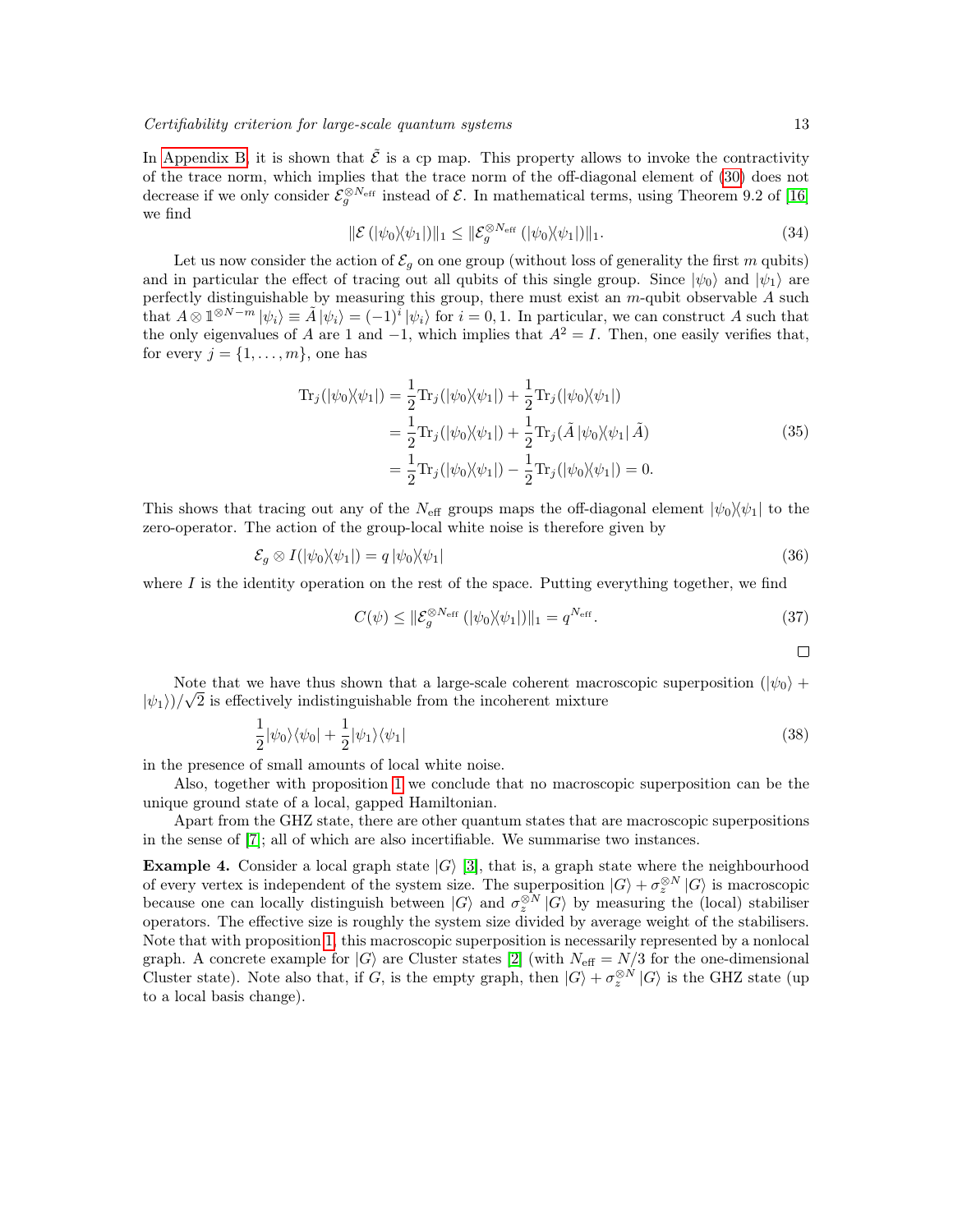Another instance is the superposition of the W state  $|N,1\rangle$  with the "inverted" W state  $|N, N-1\rangle$ . Measuring one particle gives a success probability of  $1 - 1/N$  for the distinction of those two quantum states. Therefore, the effective size equals  $N$  in the limit of large  $N$ .

The situation is more complicated in the case of  $\epsilon > 0$ . One can show that proposition [2](#page-11-0) can be generalised to  $\epsilon > 0$  under the assumption that the measurement on one group does not influences the statistics of a following measurement on an other group. The very same assumption is also used to admit an important and hence undesired role for the value of  $\epsilon$ , as noted in [\[9\]](#page-20-5). A detailed discussion and the proof can be found in [Appendix C.](#page-18-0)

We conclude from the results in this section that for large system sizes it becomes infeasible to experimentally verify the generation of a coherent macroscopic superpositions in a strict sense. However, we stress that if we relax the definition of a macroscopic superposition, we can find certifiable states. For example, one can construct a so-called logical GHZ state, where the physical qubits are replaced by logical qubits that are groups of  $m$  physical qubits. Define two logical states  $|0_L\rangle, |1_L\rangle$  on each of the group. The logical GHZ state is then  $|0_L\rangle^{\otimes n} + |1_L\rangle^{\otimes n}$ , where *n* is the number of logical groups. If  $m = \log n$ , the effective size equals n and does not scale linearly with the system size  $N = n \log n$ . And with a suitable choice of the encoding [\[19\]](#page-20-15), one can show –among other markers of stability– the certifiability of the logical GHZ state for  $m = \log n$ .

Furthermore, there is hope to handle general "macroscopic quantum states" (which is a more general concept than "macroscopic superpositions", based on the so-called Quantum Fisher information [\[20,](#page-20-16) [21,](#page-20-17) [22\]](#page-20-18)). In [\[9\]](#page-20-5), it is argued that there exist quantum states that behave "macroscopically" in a similar sense as macroscopic superpositions. However, these quantum states do not exhibit this structure of being a superposition of two "classical" states. It is important to note that Dicke states  $|N, k\rangle$  (see Example [3\)](#page-9-0) with  $k = N/2$  are such general macroscopic quantum states and these states are asymptotically certifiable as shown in Example 3.

In short, to identify stable macroscopic quantum states, proposition [2](#page-11-0) suggests to either use a sophisticated encoding or to seek for the generation of general macroscopic quantum states.

#### <span id="page-13-0"></span>6. The confusability index

In the example of the GHZ state, we found that small amounts of noise render  $|GHZ\rangle$ indistinguishable from the orthogonal state  $|GHZ^{\perp}\rangle$ . We say that these two states are (asymptotically) confusable under white noise. This raises the question whether the GHZ state is confusable with other states except  $|GHZ^{\perp}\rangle$ . More generally, we may ask if there exist large sets of mutually confusable states i.e. are there sets  $\{|\psi_1\rangle, \ldots, |\psi_n\rangle\}$  of mutually orthogonal states, with  $n > 2$ , such that  $D(\mathcal{E}(\psi_i), \mathcal{E}(\psi_j))$  tends to zero faster-than-polynomially for every  $i \neq j$ ? Such states would display a fragility under noise which is stronger than seen in the case of the GHZ state, since it would be experimentally infeasible to distinguish between any of the  $n$  orthogonal states  $|\psi_i\rangle$  in the presence of small amounts of noise. What is more, using an argument similar to the one

<span id="page-13-1"></span>The choice of the encoding made in [\[19\]](#page-20-15) is  $|0_L\rangle \propto |0\rangle^{\otimes m} + |1\rangle^{\otimes m}$  and  $|1_L\rangle \propto |0\rangle^{\otimes m} - |1\rangle^{\otimes m}$ . First, one shows that  $|0_L\rangle^{\otimes n} + |1_L\rangle^{\otimes n}$  is distinguishable from  $|0_L\rangle^{\otimes n} - |1_L\rangle^{\otimes n}$ . The certifiability with respect to the remaining Hilbert space is shown by constructing a Hamiltonian as the negative sum of the stabilisers of the logical GHZ state that are at most m-local. The number of those stabilisers is  $N - 1$ . Therefore, the ground state space is two-fold degenerated with the two states above as the ground states. Invoking proposition [3](#page-15-1) of section [6,](#page-13-0) one can show that the certifiability scales at least with  $p^m/poly(N) = n^{\log p}/poly(N)$ , which is polynomial in N.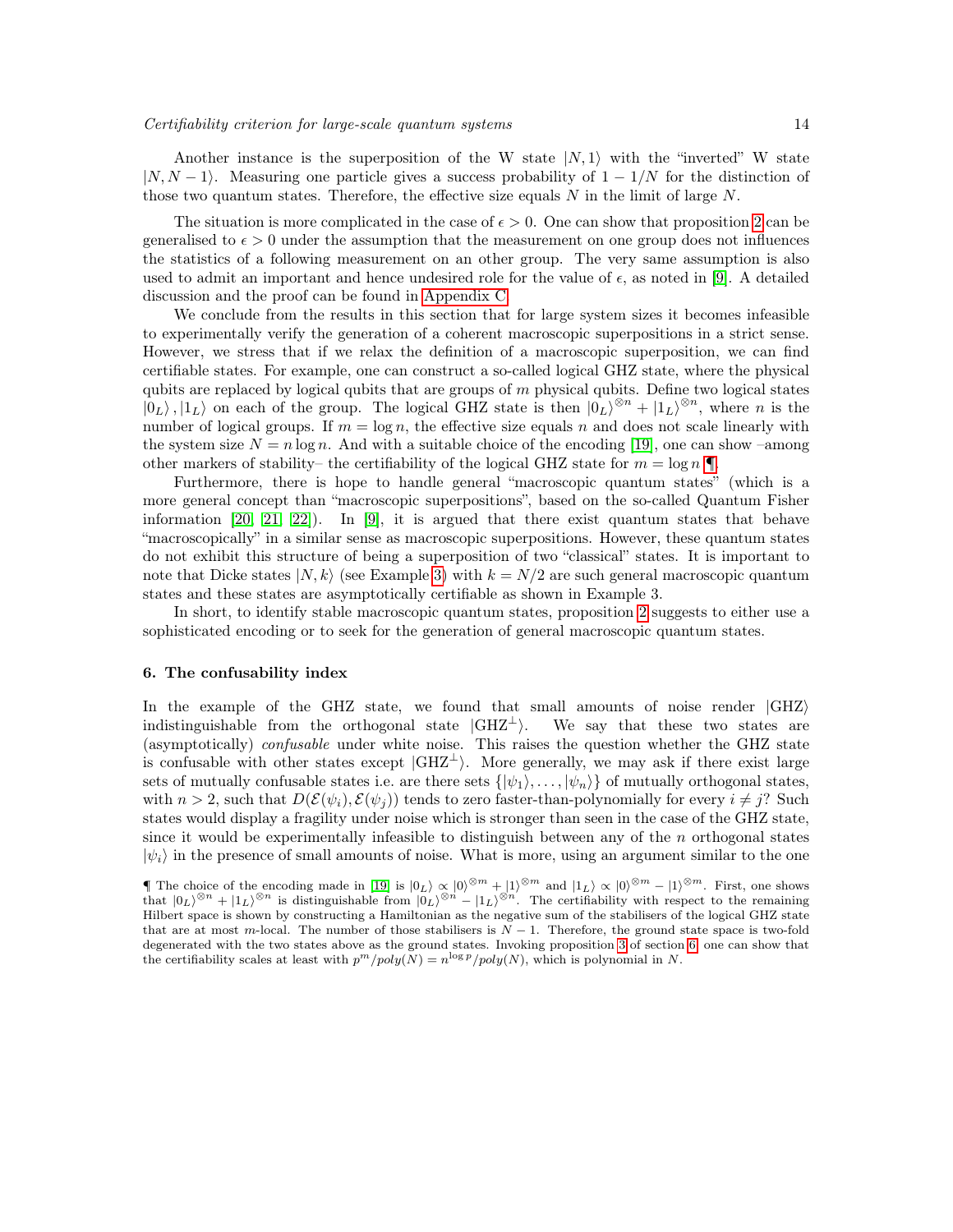in section [2.1,](#page-2-1) the trace distance between  $\mathcal{E}(\psi_i)$  and any incoherent mixture from the family

$$
\mathcal{E}\left(\sum_{j=1}^{n} p_j |\phi_j\rangle\langle\phi_j|\right) \tag{39}
$$

would tend to zero faster-than-polynomially as well, where  $\{p_i\}$  is an arbitrary probability distribution. This holds in particular for the equal mixture where  $p_i = 1/n$  for all j. The latter is a mixed state with entropy  $n \log 2$ . In this sense, if n grows, the coherence of each of the superpositions  $|\psi_i\rangle$  is increasingly fragile.

In light of the above, we define the *confusability index* of a state  $|\psi\rangle$  in the presence of white noise to be the largest integer n such that  $|\psi\rangle$  belongs to a set of n mutually orthogonal and mutually confusable states. For example, the GHZ state has confusability index at least 2. Below we argue that it is in fact precisely 2. Before doing so, we give two examples of states with confusability index strictly larger than 2. These examples are constructed as generalisations of the GHZ state. The first example deals with states with a constant confusability index (i.e. independent of  $N$ ), the second example features states with superpolynomially large confusability index. It remains an open question whether there exists an  $N$ - qubit state with confusability index equal to  $2^N$ . This would amount to an entire Hilbert space basis (i.e.,  $2^N$  orthogonal states) such that all basis vectors are mutually confusable.

**Example 5.** Consider system sizes where  $N/m \in \mathbb{N}$  for a fixed  $m \in \mathbb{N}$ . Form groups of m qubits and take  $|i\rangle$   $(i = 1, ..., 2<sup>m</sup>)$  as the computational basis on this group. Define  $|\psi_i\rangle = |i\rangle^{\otimes N/m}$  and superpose these states equally weighted but with different phases such that we get  $2<sup>m</sup>$  orthogonal states of the form

$$
|\Psi_k\rangle = \frac{1}{\sqrt{2^m}} \sum_{j=1}^{2^m} e^{i\pi j k/2^m} |\psi_j\rangle, \qquad (40)
$$

 $k = 1, \ldots, 2^m$ . Then, these states are mutually confusable as long as  $m = O(1)$ , because the coherence terms  $|\psi_i\rangle\langle\psi_k|$  vanish exponentially fast with  $N/m$  in the presence of white noise. This can be proved using the techniques of the proof of proposition [2.](#page-11-0) In particular, under the action of small amounts of noise, all of these  $2^m$  states are indistinguishable from the mixture  $2^{-m} \sum_k |\Psi_k\rangle\!\langle\Psi_k|$ .

## Example 6. Define

$$
|\text{GHZ}_n^k\rangle = \frac{1}{\sqrt{2}} (|0\rangle^{\otimes n} + (-1)^k |1\rangle^{\otimes n})
$$
\n(41)

and then consider product states of the form

$$
|\Psi_{k_1,\dots,k_m}\rangle = |GHZ_{N/m}^{k_1}\rangle \otimes \dots \otimes |GHZ_{N/m}^{k_m}\rangle \tag{42}
$$

with  $k_l \in \{0, 1\}$ . If  $m = O(N^{\alpha})$  with  $0 \leq \alpha < 1$ , then the states  $|\Psi_{k_1,...,k_m}\rangle$  are mutually confusable. This implies that each of these states has confusability index  $2<sup>m</sup>$ . In particular, in the presence of small amounts of white noise, each of these states becomes indistinguishable from the mixture

$$
2^{-m}(|0\rangle\langle 0|^{\otimes N/m} + |1\rangle\langle 1|^{\otimes N/m})^{\otimes m}.\tag{43}
$$

This mixture has almost-linear entropy  $O(N^{\alpha})$  in the number of qubits N and is thus highly incoherent.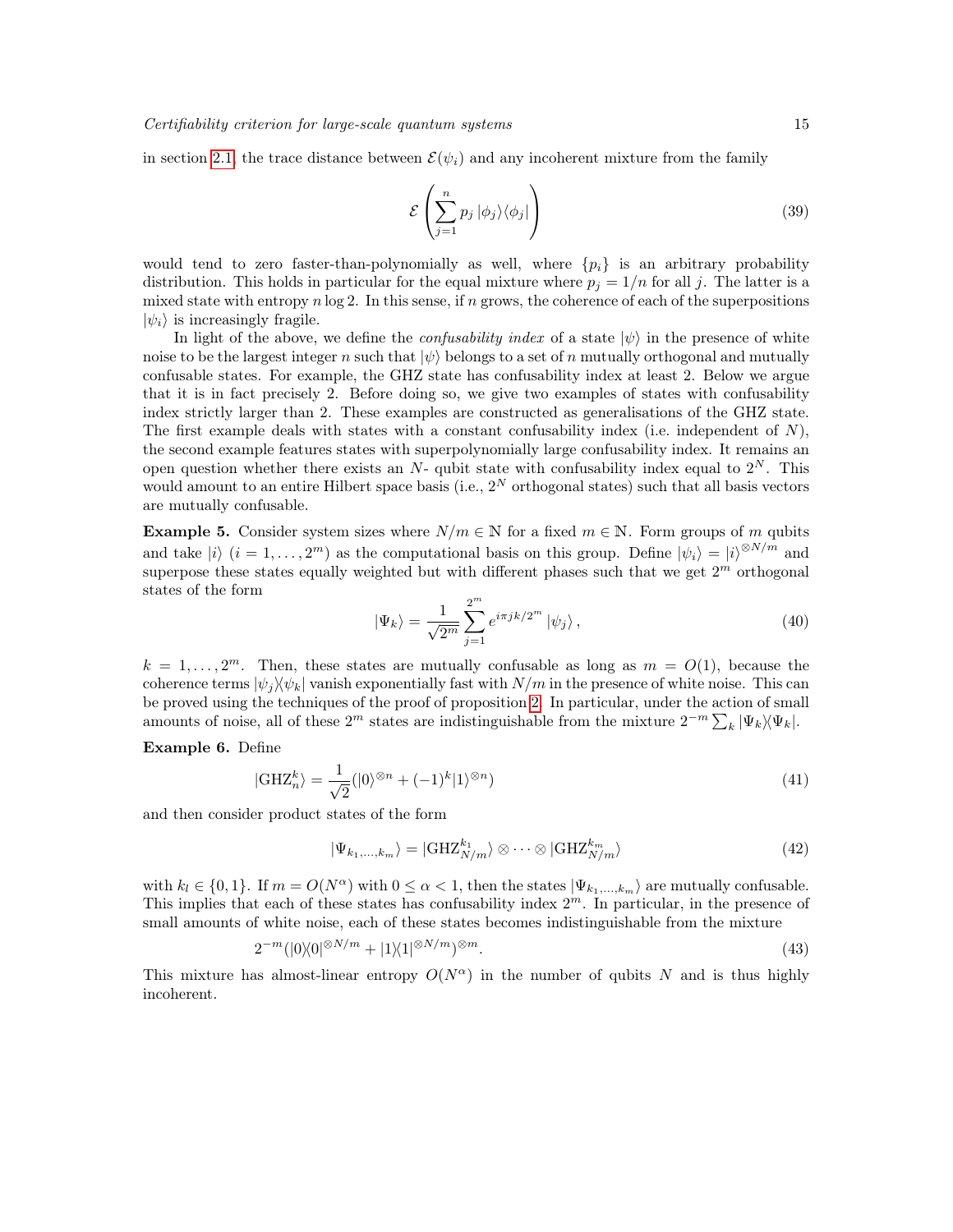We have thus shown that there exist states with very large confusability index. Next we provide a technique to upper bound the confusability index of a state. The idea is to consider gapped local Hamiltonians which have the state as a—possibly degenerate—ground state:

<span id="page-15-1"></span>**Proposition 3.** Let  $|\psi\rangle \in \mathcal{H}$  be the ground state of a k-local Hamiltonian H with  $||H|| \leq poly(N)$ and with ground state energy  $E_0$ . Suppose that the the ground space is n-fold degenerate and suppose that the first exited energy  $E_1$  satisfies  $|E_1 - E_0| \ge 1/poly(N)$ . Then the confusability index of  $|\psi\rangle$ is at most n.

The proof is obtained with similar techniques to the proof of proposition [1](#page-8-2) and is omitted. The idea is to show that any state orthogonal to  $|\psi\rangle$  with energy at least  $E_1$  cannot be confusable with  $|\psi\rangle$  since a measurement of the energy will be able to distinguish  $\mathcal{E}(\psi)$  from such a state. Therefore, the only states which may be confusable with  $|\psi\rangle$  are states in the ground space. Since the degeneracy is n, the confusability index of  $|\psi\rangle$  is at most n. Proposition [3](#page-15-1) can be use to show that the confusability index of the GHZ state is precisely 2. To this end, consider  $-J_z^2$ , which is a local operator with a 2-fold ground eigenspace spanned by  $|GHZ\rangle$  and  $|GHZ^{\perp}\rangle$ . Furthermore the difference between the ground state energy and the first excited energy is constant.

Finally, note that it may happen that a quantum state  $|\psi\rangle$  is not confusable with  $|\phi_1\rangle$  but  $|\phi_2\rangle$ but still confusable with  $1/\sqrt{2(\vert \phi_1 \rangle + \vert \phi_2 \rangle})$ . For example, define

$$
|\psi\rangle = \frac{1}{2}(|00\rangle^{\otimes \frac{N}{2}} + |01\rangle^{\otimes \frac{N}{2}} + |10\rangle^{\otimes \frac{N}{2}} + |11\rangle^{\otimes \frac{N}{2}})
$$
  

$$
|\phi_1\rangle = \frac{1}{\sqrt{2}}(|00\rangle^{\otimes \frac{N}{2}} - |11\rangle^{\otimes \frac{N}{2}})
$$
  

$$
|\phi_2\rangle = \frac{1}{\sqrt{2}}(|01\rangle^{\otimes \frac{N}{2}} - |10\rangle^{\otimes \frac{N}{2}}).
$$
 (44)

Then  $|\psi\rangle$  is confusable with  $1/$ √  $2(|\phi_1\rangle + |\phi_2\rangle)$ . However  $|\psi\rangle$  is not confusable with  $|\phi_1\rangle$  but  $|\phi_2\rangle$ because these states can be efficiently distinguished by the local observable  $\sum_{i=1,3,...} \sigma_z^{(i)} \sigma_z^{(i+1)}$ .

Conversely, if a quantum state  $|\psi\rangle$  is confusable with two states  $|\xi_1\rangle$  and  $|\xi_2\rangle$ , this does not necessarily mean that  $|\psi\rangle$  is confusable with  $(|\xi_1\rangle + |\xi_2\rangle)/\sqrt{2}$ . For example, the state  $|\psi\rangle$  in the example above is confusable with  $|\xi_1\rangle = ((|\phi_1\rangle + |\phi_2\rangle) /$ √ 2 and  $|\xi_2\rangle = (|\phi_1\rangle - |\phi_2\rangle)/$ √ confusable with  $|\xi_1\rangle = ((|\phi_1\rangle + |\phi_2\rangle)/\sqrt{2}$  and  $|\xi_2\rangle = (|\phi_1\rangle - |\phi_2\rangle)/\sqrt{2}$ , but not with  $(|\xi_1\rangle + |\xi_2\rangle)/\sqrt{2} = |\phi_1\rangle$ .

# <span id="page-15-0"></span>7.  $\epsilon$ -extension of fragility criterion

It is straightforward to extend our fragility criterion to a situation where one considers not only an initial pure state, but a certain neighbourhood of the state. This is similar in spirit to the study of smoothed entanglement measures [\[23\]](#page-20-19). To this aim, one considers an  $\epsilon$ -ball around the initial state  $|\psi\rangle$ , i.e., the set of all density operators with trace distance  $\langle \epsilon \epsilon \rangle$  to  $|\psi\rangle\langle \psi|$ . More precisely, one identifies  $|\psi\rangle$  with its  $\epsilon$ -ball environment. This is physically motivated by the fact that a given measurement apparatus with a certain accuracy and a restricted number of measurements has some finite accuracy  $\delta$ . Even without taking noise or decoherence into account, such a measurement will not be able to distinguish states within such an  $\epsilon$  ball as long as  $\epsilon < \delta$ , so that in such a situation all states in the  $\epsilon$ -ball are indistinguishable. Similarly, for any state  $|\phi\rangle$  orthogonal to  $|\psi\rangle$  one considers an  $\epsilon$ -ball around it.

The state  $|\psi\rangle$  is then confusable with  $|\phi\rangle$  in this smooth sense if—after the action of noise  $\mathcal{E}-$ there exist states in the noisy  $\epsilon$ -balls around  $|\phi\rangle$  and  $|\psi\rangle$  which are  $\delta$ -close to each other. Notice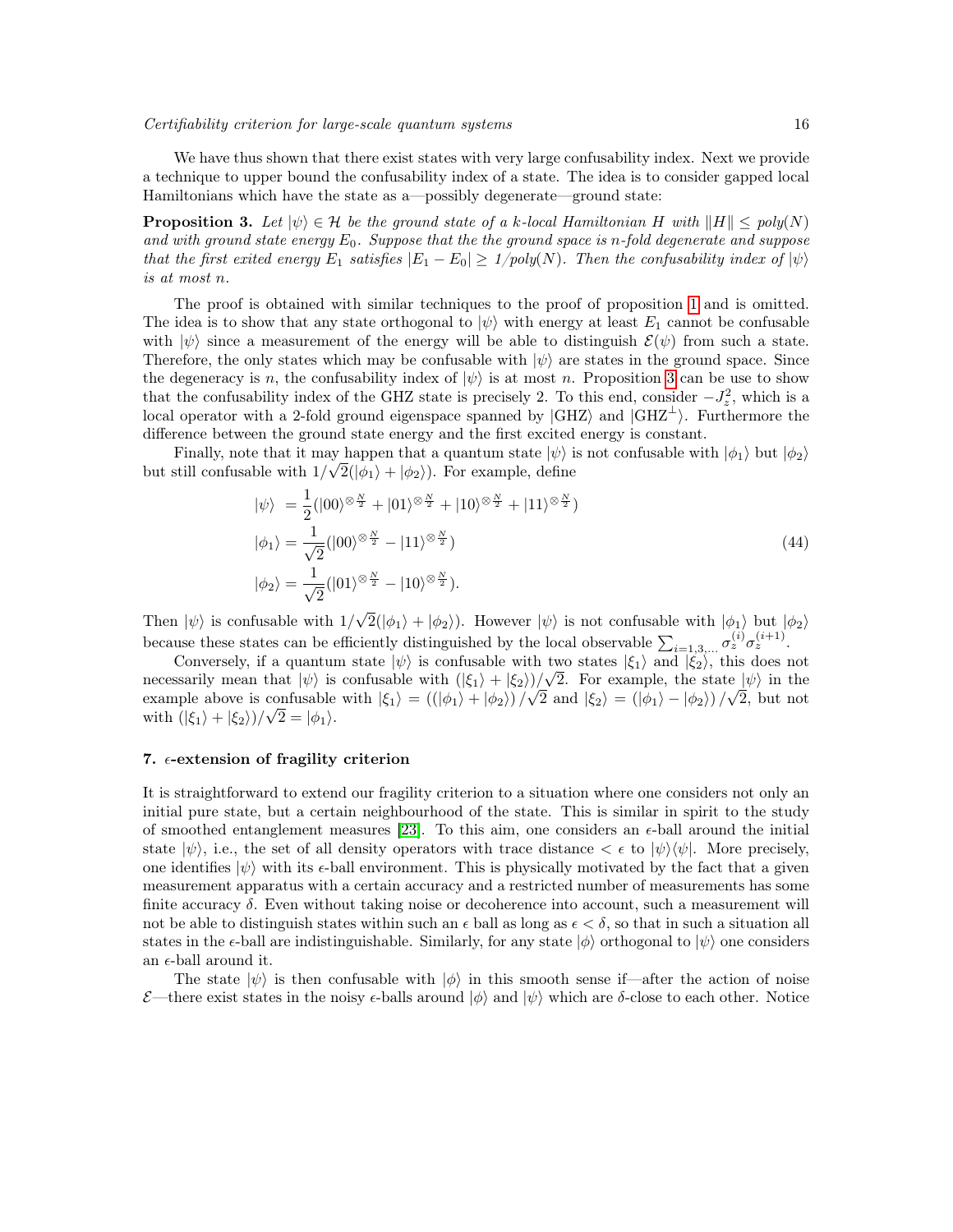that completely positive maps are contractive, i.e., the radius of the  $\epsilon$ -balls in fact shrinks. This implies that if a pure state is certifiable with  $C > \delta$  and  $C > 2\epsilon$ , the  $\epsilon$ -ball around  $|\psi\rangle$  is also certifiable in the sense that we can experimentally exclude the  $\epsilon$ -ball environment of any initially orthogonal state. On the other hand, states within the immediate neighbourhood of an incertifiable state (i.e., the  $\epsilon$ -ball of  $|\psi\rangle$  contains an incertifiable state) are then considered as fragile in this smooth sense.

## <span id="page-16-0"></span>8. Summary and conclusions

We have introduced a fragility criterion that is based on the distinguishability of orthogonal states in the presence of small amounts of noise  $\mathcal E$  and finite measurement precision  $\delta$ . The basic idea is that if a quantum state  $|\psi\rangle$  is indistinguishable from an orthogonal state  $|\psi^{\perp}\rangle$  in this sense, it is also indistinguishable from any incoherent mixture  $a|\psi\rangle\langle\psi| + (1-a)|\psi^{\perp}\rangle\langle\psi^{\perp}|$ , that is, the coherence of  $|\psi\rangle$  is not fully certifiable in the experiment. This general principle was pursued for local depolarisation channels, where we were in particular interested in the asymptotic behaviour of states defined on large systems. Our investigation is similar in spirit to other proposals aimed at characterizing the instability or fragility of certain quantum states. In particular, our work connects to the program of explaining the appearance of the classical (macroscopic) world out of quantum mechanics with the help of decoherence. A notable feature of our contribution is that the fragility criterion proposed in this paper gives rise to qualitative differences between various classes of many-body qubit states (e.g. product states versus GHZ states). This is in contrast to other quantities like fidelity or entropy, which behave similarly for many state families, especially when considering noise processes which map any state to a full rank density operator (such as local white noise, as considered in this paper). For example, the entropy scaling of a product state and a GHZ state under the action of local white noise will be qualitatively very similar, in both cases growing linearly with the system size.

We found that product states are asymptotically certifiably, that is, one can distinguish them from noisy orthogonal states with a finite measurement precision and in the presence of a small amount of white noise. More generally, we proved that all unique ground states of local, gapped Hamiltonians are certifiable. This includes interesting classes of states like Dicke states and graph states with a bounded degree, such as cluster states.

In contrast, the entire class of macroscopic superpositions was shown to be asymptotically incertifiable. If  $|\psi\rangle \propto |\psi_0\rangle + |\psi_1\rangle$  is macroscopic (where macroscopicity is defined relative to several measures currently used the literature), the application of the individual depolarisation channels render this quantum state indistinguishable from  $|\psi_0\rangle\langle\psi_0| + |\psi_1\rangle\langle\psi_1|$ . Since the states  $|\psi_0\rangle$  and  $|\psi_1\rangle$ do not have any "macroscopic quantum properties", the "macroscopicity" of  $|\psi\rangle$  can not be certified in a realistic scenario. As for experiments, this implies that for large  $N$  it is in practice impossible to certify the generation of, for instance, the GHZ state. However, as discussed in section [2.3,](#page-5-0) for any fixed system size, the certifiability of any Schrödinger cat state can be increased by using a sophisticated encoding to protect (to a certain extent) the quantum information of the state. This is in the same spirit as error correction for quantum computation. In addition, more general macroscopic quantum states that are not a superposition of exactly two "classical" states may in principle still exhibit stability i.e. such states are a priori not covered by our results.

Finally we constructed GHZ-like examples of state families that are confusable with (superpolynomial) many orthogonal states.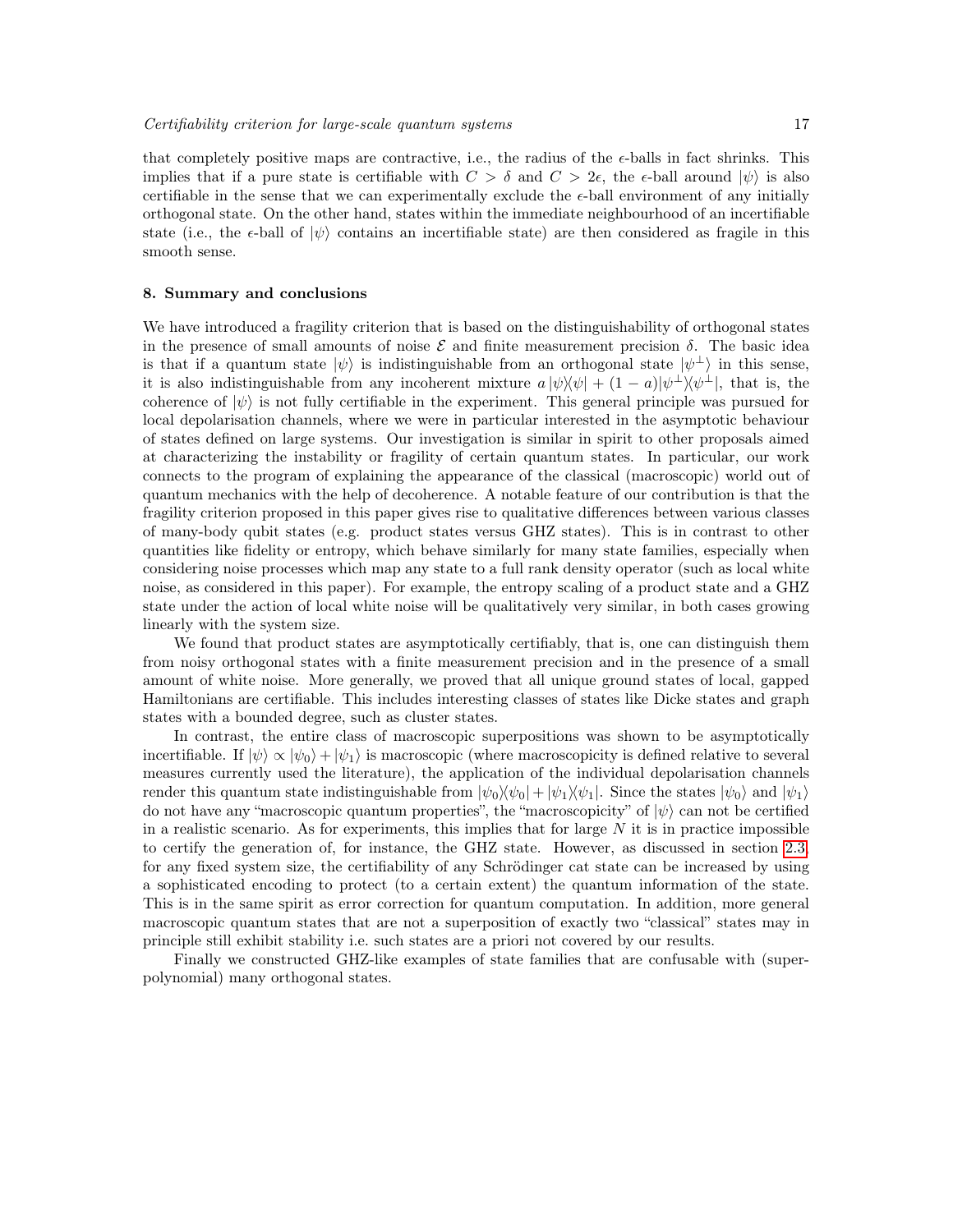### Acknowledgments

This research was funded by the Austrian Science Fund (FWF): P24273-N16, F40-FoQus F4012-N16 and J3462.

## Appendix A. Basic terminology

Order— Throughout this paper, the order of a quantity is always understood as with respect to the system size N. We use the following definitions:  $f(N) = O(N^x)$  : $\Leftrightarrow \lim_{N \to \infty} f(N)/N^x$  exists and is strictly greater than zero;  $f(N) = o(N^x)$  : $\Leftrightarrow \lim_{N \to \infty} f(N)/N^x$  exists and equals zero.

Trace norm— The trace norm  $\lVert \cdot \rVert_1$  of a linear operator A is defined as  $\lVert A \rVert_1 := \text{Tr}|A| \equiv$ Truce norm— The trace norm  $||\cdot||_1$  or a linear operator A is defined as  $||A||_1 := \text{Tr}|A| = \text{Tr}\sqrt{AA^{\dagger}}$  or, equivalently, as the sum of its singular values. If A is hermitian, the trace norm equals the sum of the moduli of the eigenvalues of A. Therefore, the trace norm of any quantum state is unity. The trace norm is multiplicative, that is,  $||A \otimes B||_1 = ||A||_1 ||B||_1$ .

*Pauli operator*— The three Pauli operators  $(\sigma_x, \sigma_y, \sigma_z) \equiv (\sigma_1, \sigma_2, \sigma_3) : \mathbb{C}^2 \to \mathbb{C}^2$  are linear, hermitian and traceless operators with spectra  $\{-1,1\}$  that fulfil the commutation relations  $[\sigma_i, \sigma_k] = 2i\epsilon_{ikl}\sigma_l$  and form (together with the identity operator  $\mathbb{1} \equiv \sigma_0$ ) an orthogonal basis of the space of complex two-by-two matrices.

Pauli basis—In the space of all complex matrices that map elements of  $\mathbb{C}^{2\otimes N}$  onto  $\mathbb{C}^{2\otimes N}$ , one can use the Pauli basis that consists of tensor products of the Pauli operators and the identity, that is,  $\sigma_{i_1} \otimes \cdots \otimes \sigma_{i_N}$  with  $i_k \in \{0, \ldots, 3\}$  for all k.

Weight— Given an operator  $\sigma = \sigma_{i_1} \otimes \cdots \otimes \sigma_{i_N}$  of the Pauli basis, its weight  $w(\sigma)$  is defined as the number of matrices in the tensor product which are different from the identity. More formally,

$$
w(\sigma) = |\{k \in \{1, \dots, N\} : i_k \neq 0\}|. \tag{A.1}
$$

## <span id="page-17-0"></span>Appendix B. Lemma for proof of proposition [2](#page-11-0)

The following lemma is used to prove proposition [2.](#page-11-0)

<span id="page-17-1"></span>**Lemma 1.** For every  $p \in (0,1]$  and  $m \in \mathbb{N}$ , the linear map

$$
\tilde{\mathcal{E}} : \mathcal{D}(\mathbb{C}^{\otimes m}) \to \mathcal{D}(\mathbb{C}^{\otimes m})
$$
\n
$$
\rho \mapsto \frac{1}{1 - (1 - p)^m} \sum_{k=0}^{m-1} p^{m-k} (1 - p)^k \sum_{i_1 < \dots < i_k} \text{Tr}_{i_1, \dots, i_k} \rho \otimes \frac{\mathbb{1}^{\otimes k}}{2^k} \tag{B.1}
$$

is a cp map.

*Proof.* According to [\[16,](#page-20-12) Thm 8.1], it suffices to show that one can write  $(B.1)$  as an operator sum, that is,  $\tilde{\mathcal{E}}(\rho) = \sum_j K_j \rho K_j^{\dagger}$  with  $\sum_j K_j^{\dagger} K_j = \mathbb{1}^{\otimes m}$ . We prove in the following that this is possible with the choice  $K_{\mathbf{j}} = \sqrt{c_{\mathbf{j}}}\sigma_{j_1}^{(i_1)}\dots\sigma_{j_k}^{(i_k)}$  where

$$
c_{\mathbf{j}} = \frac{1}{4^k \left[ 1 - (1 - p)^m \right]} p^{m - k} (1 - p)^k.
$$
 (B.2)

Note that j is a multi-index defined as  $j(k) \equiv j = (j_1, i_1, \ldots, j_k, i_k)$  with  $j_l \in \{0, \ldots, 3\}$  and  $1 \leq i_1 < \cdots < i_k \leq m$ . The index represents a specific choice of k qubits and the respective Pauli operators acting on them.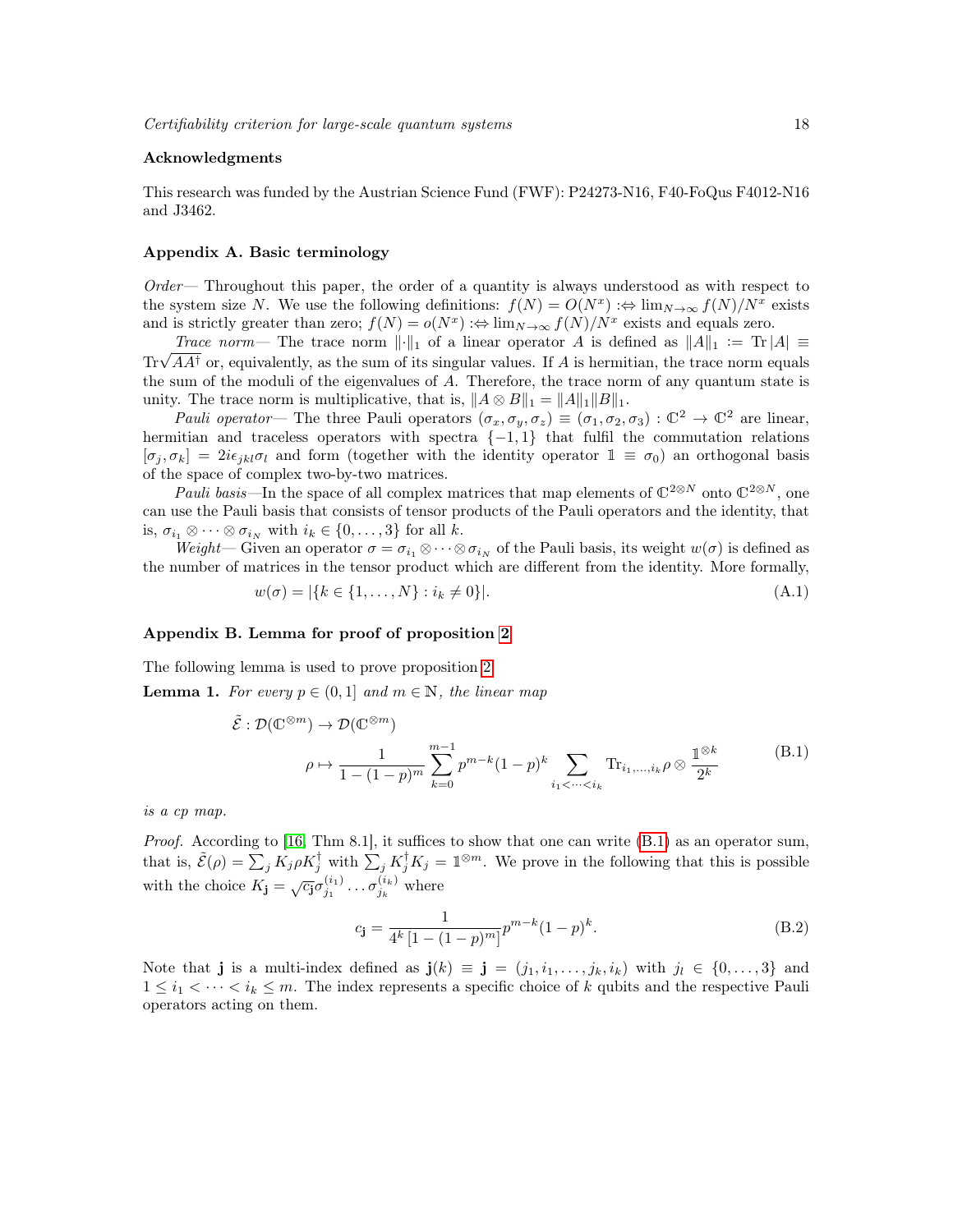If  $k = 1$  in  $(B.1)$ , that is, if a single particle is traced out, one can easily verify that  $\text{Tr}_i \rho \otimes \mathbb{1} = \frac{1}{2} \sum_{j=0}^3 \sigma_j^{(i)} \rho \sigma_j^{(i)}$ . If more particles are traced out, we observe that

$$
\begin{split}\n\text{Tr}_{i_1,\dots,i_k} \rho \otimes \mathbb{1}^{\otimes k} &= \text{Tr}_{i_1} \{ \text{Tr}_{i_2} \left[ \dots \text{Tr}_{i_k} (\rho) \dots \right] \} \otimes \mathbb{1}^{\otimes k} = \\
&\sum_{j_1=0}^3 \sigma_{j_1}^{(i_1)} \left\{ \sum_{j_2=0}^3 \sigma_{j_2}^{(i_2)} \left[ \dots \sum_{j_k=0}^3 \sigma_{j_k}^{(i_k)} \rho \sigma_{j_k}^{(i_k)} \dots \right] \sigma_{j_2}^{(i_2)} \right\} \sigma_{j_1}^{(i_1)} \\
&= \frac{1}{2^k} \sum_{j_1,\dots,j_k=0}^3 \sigma_{j_1}^{i_1} \dots \sigma_{j_k}^{i_k} \rho \sigma_{j_1}^{i_1} \dots \sigma_{j_k}^{i_k} \\
&= \frac{1}{2^k} \sum_{j_1,\dots,j_k=0}^3 \frac{1}{c_j} K_{\mathbf{j}} \rho K_{\mathbf{j}}^{\dagger}.\n\end{split} \tag{B.3}
$$

Therefore, we have shown that  $\tilde{\mathcal{E}}(\rho) = \sum_{\mathbf{j}} K_{\mathbf{j}} \rho K_{\mathbf{j}}^{\dagger}$ . We are left to prove  $\sum_{\mathbf{j}} K_{\mathbf{j}}^{\dagger} K_{\mathbf{j}} = \mathbb{1}^{\otimes m}$ . First, note that the partial sum  $\sum_{\mathbf{j}:k=\text{const}} K_{\mathbf{j}}^{\dagger} K_{\mathbf{j}}$  consists of  $4^k$  addends which are equal to  $c_{\mathbf{j}} 1^{\otimes m}$ . Therefore

$$
\sum_{\mathbf{j}} K_{\mathbf{j}}^{\dagger} K_{\mathbf{j}} = \sum_{k'=0}^{m-1} \sum_{\mathbf{j}:k=k'} K_{\mathbf{j}(k)}^{\dagger} K_{\mathbf{j}(k)} = \sum_{k=0}^{m-1} 4^k c_{\mathbf{j}} \mathbb{1}^{\otimes m} =
$$
\n
$$
\frac{1}{1 - (1-p)^m} \sum_{k=0}^{m-1} p^{m-k} (1-p)^k \mathbb{1}^{\otimes m} = \mathbb{1}^{\otimes m}.
$$
\n(B.4)

For the last equality, we use the binomial theorem.

 $\Box$ 

# <span id="page-18-0"></span>Appendix C. Fragility of macroscopic superpositions with finite success probability

In this section, we extend proposition [2](#page-11-0) of section [5](#page-10-0) to the case where the success probability  $P = 1 - \epsilon$  is not unity, that is, the measurement of one subgroup does not give us full certainty whether  $|\psi_0\rangle$  or  $|\psi_1\rangle$  was present before. For  $\epsilon > 0$ , the situation is more complex than for  $\epsilon = 0$ .

First of all, it is not clear how the threshold of  $\epsilon$  should be set. In [\[9\]](#page-20-5), an example is discussed, where  $N_{\text{eff}} = 2\epsilon (N + 1)$ , which admits a prominent and hence undesired role to  $\epsilon$  for  $N_{\text{eff}}$ . There, it has been argued that the additional requirement that the measurements on any group does not influence the measurement outcomes on any other group resolves this problem. Mathematically, let  $A^{(i)}$  and  $A^{(j)}$  be two measurements that act on any two different groups i and j, respectively, and distinguish optimally between  $|\psi_0\rangle$  and  $|\psi_1\rangle$ . We then demand that  $\langle A^{(i)}A^{(j)}\rangle_{\psi_k} = \langle A^{(i)}\rangle_{\psi_k} \langle A^{(j)}\rangle_{\psi_k} + o(1)$  for  $k = 0, 1$  and for almost all groups i, j. It turns out that this requirement is also useful for the extension of proposition [2](#page-11-0) if  $\epsilon > 0$ . √

**Proposition 4.** Let  $|\psi\rangle = 1/$  $2(\ket{\psi_0} + \ket{\psi_1}) \in \mathcal{H}$  be a macroscopic superposition (with respect to [\[7\]](#page-20-3)) with Neff =  $O(N)$ . Suppose a success probability to distinguish  $|\psi_0\rangle$  from  $|\psi_1\rangle$  of  $P = 1 - \epsilon$  with  $0 < \epsilon < 1/2$  for any group. Furthermore, the outcome for the optimal measurement of any group shall not influence the measurement of any other group. Then, for  $p \in (0,1)$ , there exist  $q, \epsilon \in (0,1)$ such that

$$
C(\psi) \le [q + \epsilon (1 - q)]^{N_{\text{eff}}} \,. \tag{C.1}
$$

The proof uses some expressions that were introduced in the proof of proposition [2.](#page-11-0)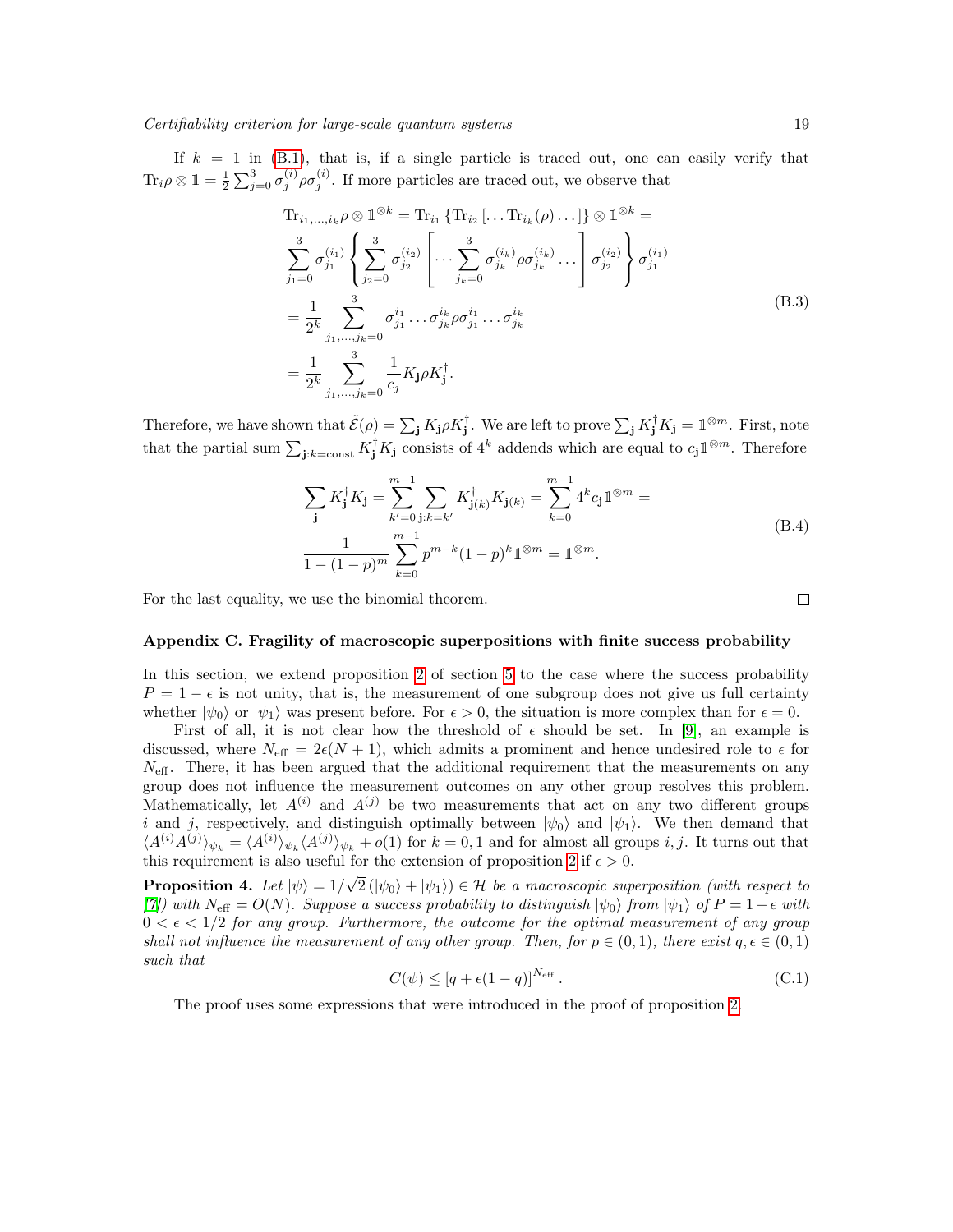*Proof.* Denote the optimal measurement operator on group i by  $A^{(i)}$  with spectrum  $\{-1, 1\}$ . The success probability to distinguish  $|\psi_0\rangle$  from  $|\psi_1\rangle$  is then given by ([\[7\]](#page-20-3))  $P = 1/2 +$  $1/4|\langle A^{(i)}\rangle_{\psi_0} - \langle A^{(i)}\rangle_{\psi_1}|$ . Without loss of generality, we assume that  $\langle A^{(i)}\rangle_{\psi_0} = 1 - \epsilon$  and  $\langle A^{(i)} \rangle_{\psi_1} = -1 + \epsilon$  for all i. The projection onto the measurement outcome l is denoted by  $\Pi_l^{(i)}$ (i). Then, one finds the probabilities  $p_{0,l}^{(i)} = ||\Pi_l^{(i)}||$  $\|l_{l}^{(i)}|\psi_0\rangle\|$  ∈ {1 –  $\epsilon/2, \epsilon/2$ } for  $l \in \{+1, -1\},\$ respectively, and  $p_{1,l}^{(i)} \in {\{\epsilon/2, 1 - \epsilon/2\}}$  for  $|\psi_1\rangle$ . Note that the independence of the measurements lead to  $p_{0,ll'}^{(i,j)} = || \Pi_l^{(i)} \Pi_{l'}^{(j)}$  $\|\psi_0\| = p_{0,l}^{(i)} p_{0,l'}^{(j)}$  and similarly for  $|\psi_1\rangle$ .

<span id="page-19-3"></span>Continuing with [\(34\)](#page-12-0) from the proof of proposition [2,](#page-11-0) one has

$$
C(\psi) \leq \|\mathcal{E}_g^{\otimes N_{\text{eff}}}(|\psi_0\rangle\langle\psi_1|)\|_1 \leq
$$
  

$$
\sum_{k=0}^{N_{\text{eff}}} q^{N_{\text{eff}}-k} (1-q)^k \sum_{j_1 < \dots < j_k} \|\text{Tr}_{j_1,\dots,j_k} |\psi_0\rangle\langle\psi_1|\|_1,
$$
 (C.2)

where we now trace out entire groups denoted by  $j_l$ . Let us consider a single term  $\|\text{Tr}_{j_1,\ldots,j_k}|\psi_0\rangle\langle\psi_1\|\_1$ . We insert the twice the identity  $\left(\Pi_{+1}^{(j_1)}+\Pi_{-1}^{(j_1)}\right)\ldots\left(\Pi_{+1}^{(j_k)}+\Pi_{-1}^{(j_k)}\right)$  within the trace and get

$$
\|\text{Tr}_{j_1,\ldots,j_k} |\psi_0\rangle\langle\psi_1|\|_1 =
$$
  
\n
$$
\|\text{Tr}_{j_1,\ldots,j_k} \left( \sum_{l_1,\ldots,l_k=\pm 1} \Pi_{l_1}^{(j_1)} \ldots \Pi_{l_k}^{(j_k)} |\psi_0\rangle\langle\psi_1| \sum_{l'_1,\ldots,l'_k=\pm 1} \Pi_{l'_1}^{(j_1)} \ldots \Pi_{l'_k}^{(j_k)} \right) \|_1 =
$$
  
\n
$$
\|\text{Tr}_{j_1,\ldots,j_k} \left( \sum_{l_1,\ldots,l_k=\pm 1} \Pi_{l_1}^{(j_1)} \ldots \Pi_{l_k}^{(j_k)} |\psi_0\rangle\langle\psi_1| \Pi_{l_1}^{(j_1)} \ldots \Pi_{l_k}^{(j_k)} \right) \|_1 \le
$$
  
\n
$$
\sum_{l_1,\ldots,l_k=\pm 1} \|\text{Tr}_{j_1,\ldots,j_k} (1 - \epsilon/2)^L (\epsilon/2)^{k-L} |\psi_0^{l_1,\ldots,l_k} \rangle \langle\psi_1^{l_1,\ldots,l_k} | (1 - \epsilon/2)^{k-L} (\epsilon/2)^L \|_1 =
$$
  
\n
$$
[(1 - \epsilon/2) \epsilon]^k \equiv \epsilon^k,
$$
 (C.3)

where we use  $\Pi_l^{(i)} \Pi_{l'}^{(i)}$  $\begin{array}{lcl} \Gamma^{(i)}_{l'} = \epsilon_{ll'} \Pi^{(i)}_{l'} \end{array}$  $\vert \psi_i^{l_1,\dots,l_k} \rangle$  is the normalised state after the application of the projections onto  $|\psi_i\rangle$  and  $L = \sum_{l_1,...,l_k=\pm 1} \theta(l_k)$  the number of positive eigenvalues. With this and the binomial theorem, one can estimate  $(C.2)$  further to

$$
C(\psi) \le \sum_{k=0}^{N_{\text{eff}}} q^{N_{\text{eff}} - k} (1 - q)^k \sum_{j_1 < \dots < j_k} \epsilon^k = \sum_{k=0}^{N_{\text{eff}}} \binom{N_{\text{eff}}}{k} q^{N_{\text{eff}} - k} (1 - q)^k \epsilon^k = [q + \epsilon (1 - q)]^{N_{\text{eff}}}.
$$
 (C.4)

## References

- <span id="page-19-0"></span>[1] Gühne O and Tóth G 2009 Physics Reports 474 1–75
- <span id="page-19-1"></span>[2] Briegel H J and Raussendorf R 2001 Physical Review Letters 86 910–913
- <span id="page-19-2"></span>[3] Hein M, Dür W, Eisert J, Raussendorf R, Nest M V d and Briegel H J 2005 Entanglement in graph states and its applications Proceedings of the International School of Physics "Enrico Fermi" on "Quantum Computers, Algorithms and Chaos"